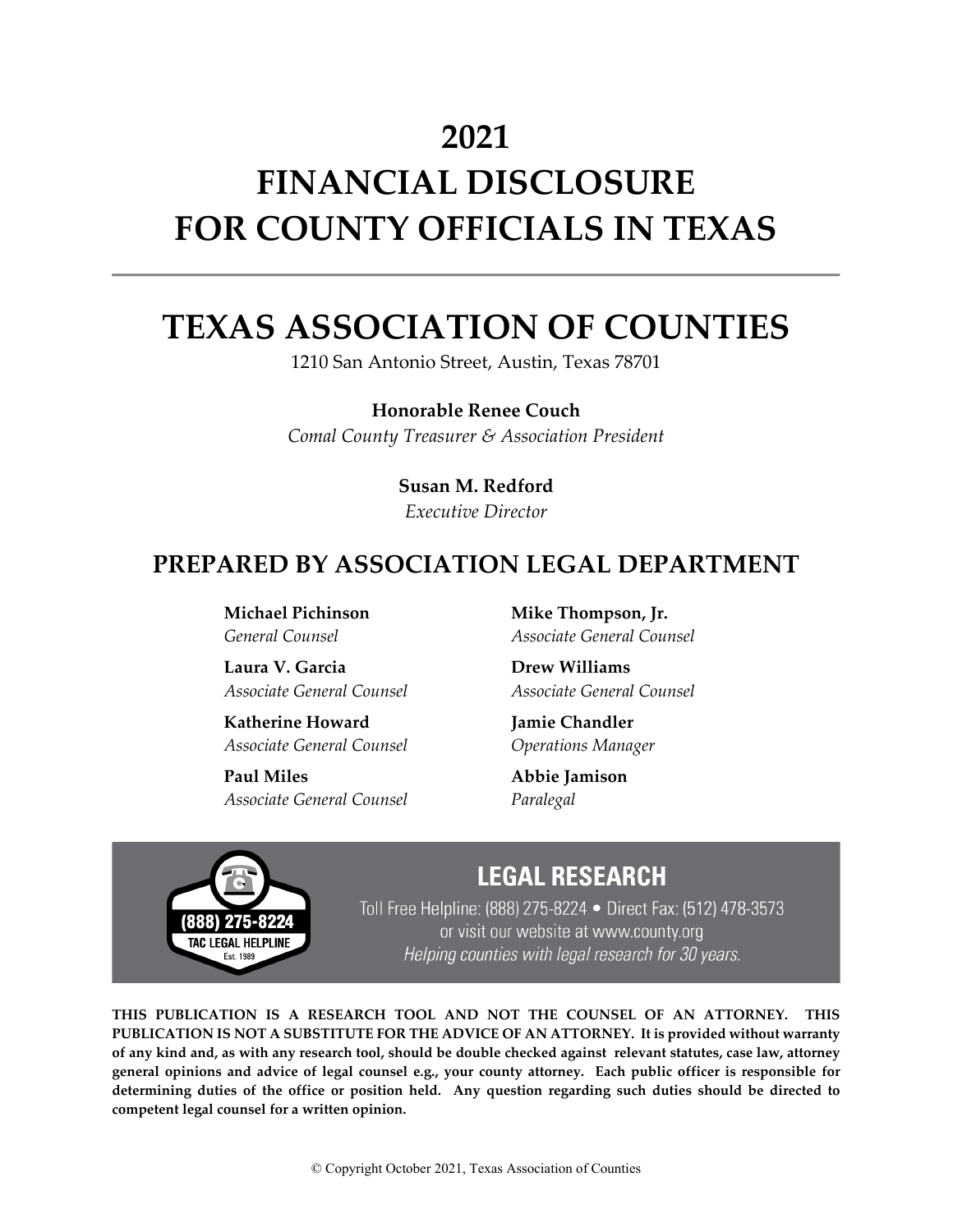#### **TABLE OF CONTENTS**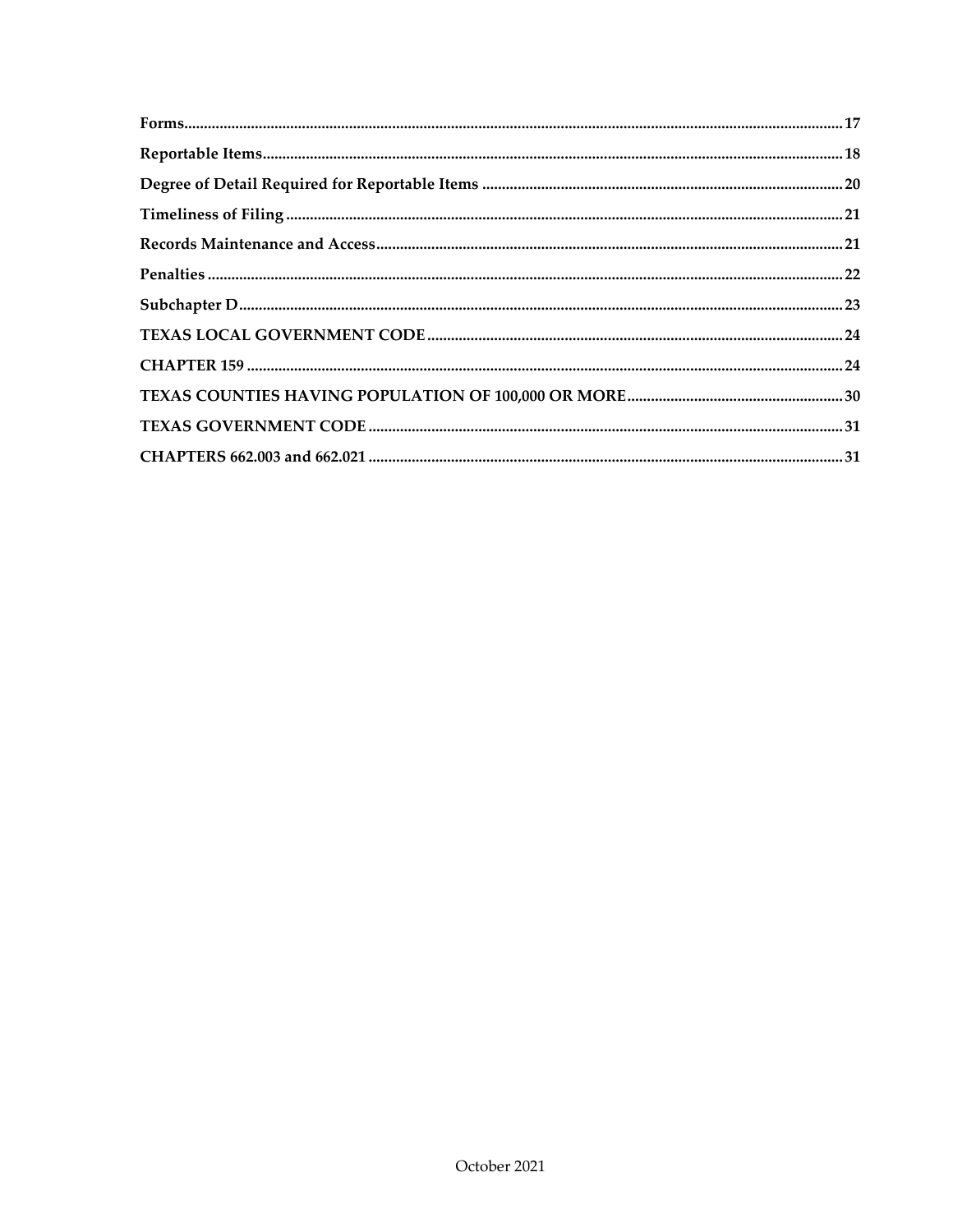## **FINANCIAL DISCLOSURE FOR COUNTY OFFICIALS IN TEXAS[1](#page-3-1)**

The symbol indicates sections that have been updated since the previous publication.

#### **INTRODUCTION**

<span id="page-3-0"></span>Financial disclosure statutes are designed to support a public policy that discourages conflicts between a public servant's personal interests and the performance of the officer's official duties. To implement this policy, laws have been enacted that require disclosure of the public servant's sources of income, assets, and liabilities. This information is available to the public for inspection. Under Texas law, affected officers and candidates file annual reports disclosing financial information for the preceding calendar year.

The statutes governing financial disclosure by **county officials** are found in Chapter 159 of the Local Government Code.<sup>[2](#page-3-2)</sup> (See Appendix A). The first 3 subchapters in Chapter 159 address different groups of officers and prescribe different penalties for noncompliance.

The applicability of Subchapters A and B is based on county population. Subchapter C applies to all counties. The definition of "county officers" who must file is different in each subchapter, and it is important to note these differences in determining who must file and the rules applicable to a given filer.

Substantial criminal and civil penalties are provided for failure to comply with Chapter 159. Therefore, affected persons need to be aware of the filing requirements set forth in the chapter. This publication will consider the filing requirements of each subchapter in the order that they appear in the statute.

<span id="page-3-1"></span><sup>&</sup>lt;sup>1</sup> The Handbook includes changes adopted by the  $87<sup>th</sup>$  Legislature through the Third Special Session (2021).

<span id="page-3-2"></span><sup>&</sup>lt;sup>2</sup> Other disclosure statutes applicable to certain county officials include Local Government Code Chapter 171 (conflicts of interest) and Chapter 176 (disclosure of certain relationships with vendors).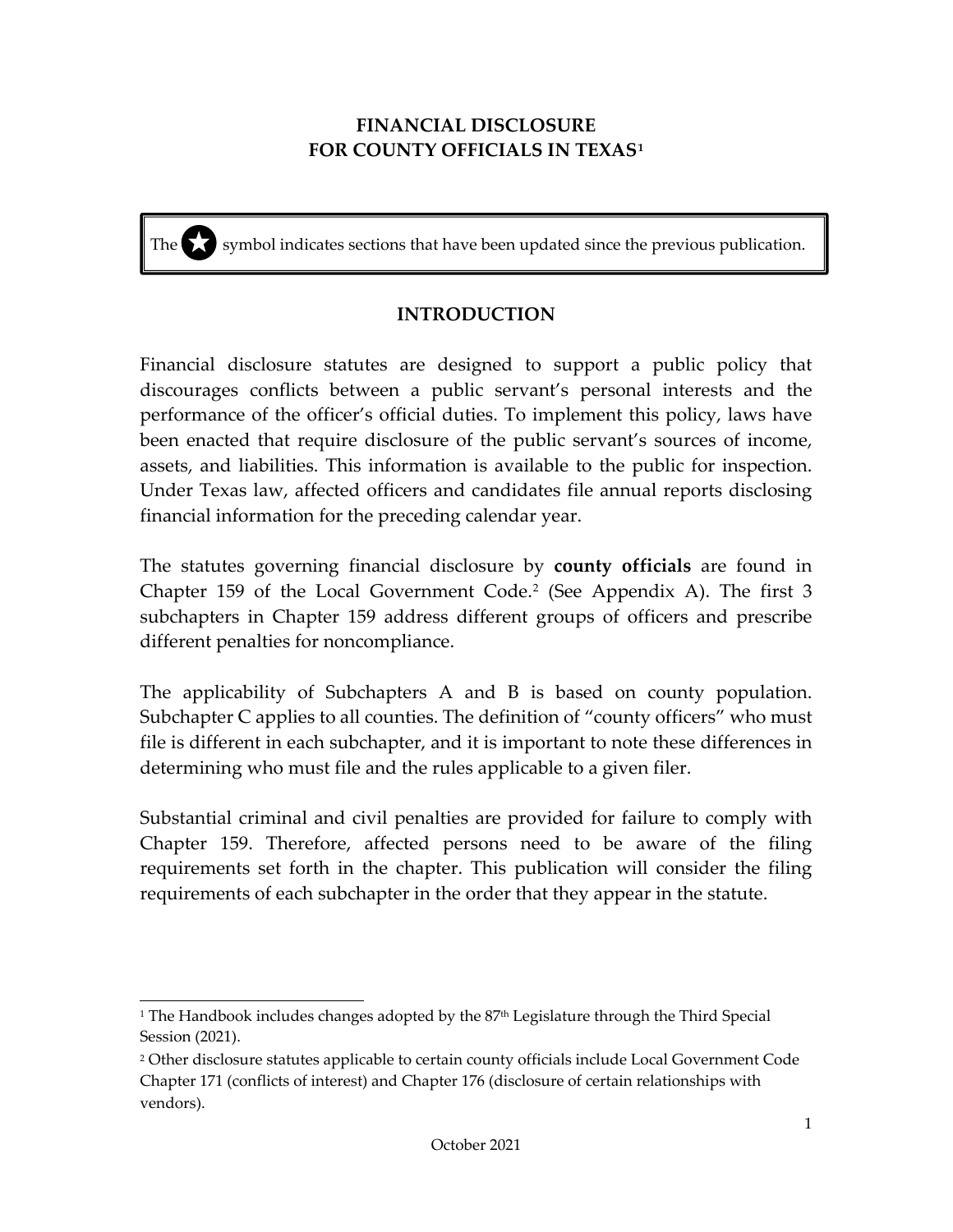#### <span id="page-4-0"></span>**TEXAS ETHICS COMMISSION INSTRUCTION GUIDE & FORMS**

**The most current forms and guides are available at the Texas Ethics Commission website: ethics.state.tx.us**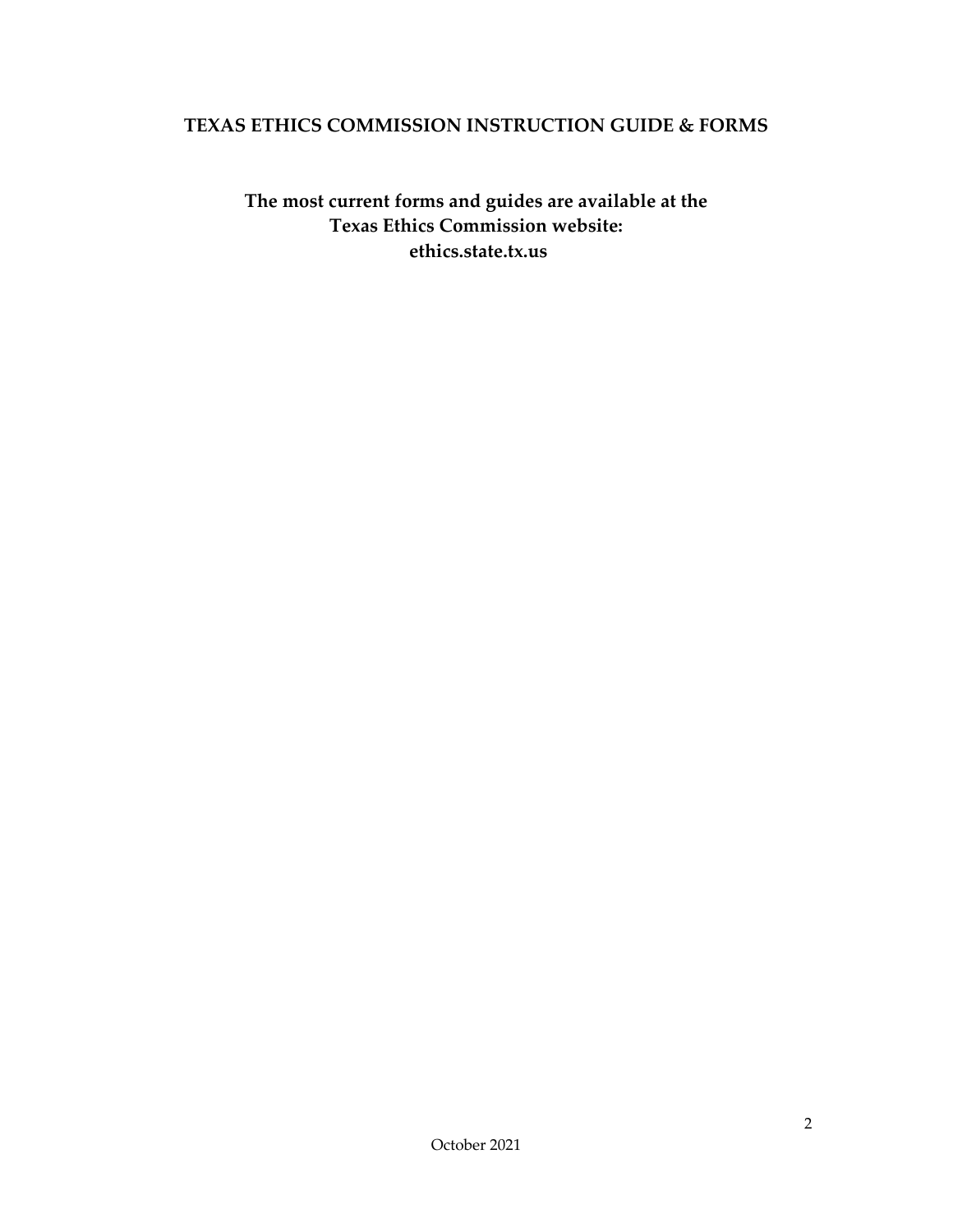#### **Subchapter A**

## <span id="page-5-0"></span>**COUNTY OFFICERS IN COUNTIES OF 100,000 OR MORE; AND JUSTICES OF THE PEACE IN COUNTIES OF 125,000 OR MORE**[3](#page-5-5)

#### <span id="page-5-1"></span>Who Must File

The Subchapter A disclosure requirements apply to a county judge, county commissioner, or county attorney in a county with a population of 100,000 or more persons, and to a justice of the peace in a county of 125,000 or more.[4](#page-5-6) A financial statement is required of both the persons who hold these offices and candidates for these offices.[5](#page-5-7)

#### <span id="page-5-2"></span>Filing Dates for Officers and Candidates

#### <span id="page-5-3"></span>**County Officer and Justices of the Peace Deadlines**

*General Rule:* An elected officer shall file a financial statement no later than April 30 each year.<sup>[6](#page-5-8)</sup> A person appointed, rather than elected, to the office must file his or her first financial statement no later than the 30th day after the date of appointment or the date of qualification for office, whichever is earlier.<sup>7</sup>

*Extensions:* A county officer or justice of the peace may ask the county clerk to grant an extension of time of up to sixty days to file the statement. The county clerk must grant a request that is received before the filing deadline, and also if a timely filing or extension request is prevented by physical or mental incapacity. No more than one extension may be granted to a person in one calendar year, unless there is a showing of good cause.<sup>8</sup>

#### <span id="page-5-4"></span>**Candidate Deadlines**

*General Rule:* Whether partisan or independent, a candidate for a covered county office must file a financial statement no later than the later of the  $60<sup>th</sup>$  day after the regular filing deadline to apply for a place on the ballot in the general primary or February 12.<sup>[9](#page-5-11)</sup> If the deadline under which a candidate files for a place on the ballot, other than the regular filing deadline for an independent candidate, or files as a write-in candidate, falls after the date of the regular filing deadline for candidates in the general primary election, the candidate must file the required statement no

<span id="page-5-5"></span><sup>&</sup>lt;sup>3</sup> See Appendix B or visit [www.census.gov](http://www.census.gov/) for a list of county populations.

<span id="page-5-6"></span><sup>4</sup> Tex. Local Gov't Code §159.001

<span id="page-5-7"></span><sup>5</sup> Tex. Local Gov't Code §159.003

<span id="page-5-8"></span><sup>6</sup> Tex. Local Gov't Code §159.004(a); Tex. Gov't Code §572.026(a)

<span id="page-5-9"></span><sup>7</sup> Tex. Local Gov't Code §159.004(a); Tex. Gov't Code §572.026(b)

<span id="page-5-10"></span><sup>8</sup> Tex. Local Gov't Code §159.004(c)

<span id="page-5-11"></span><sup>9</sup> Tex. Local Gov't Code §159.004(a); Tex. Gov't Code §572.027(a)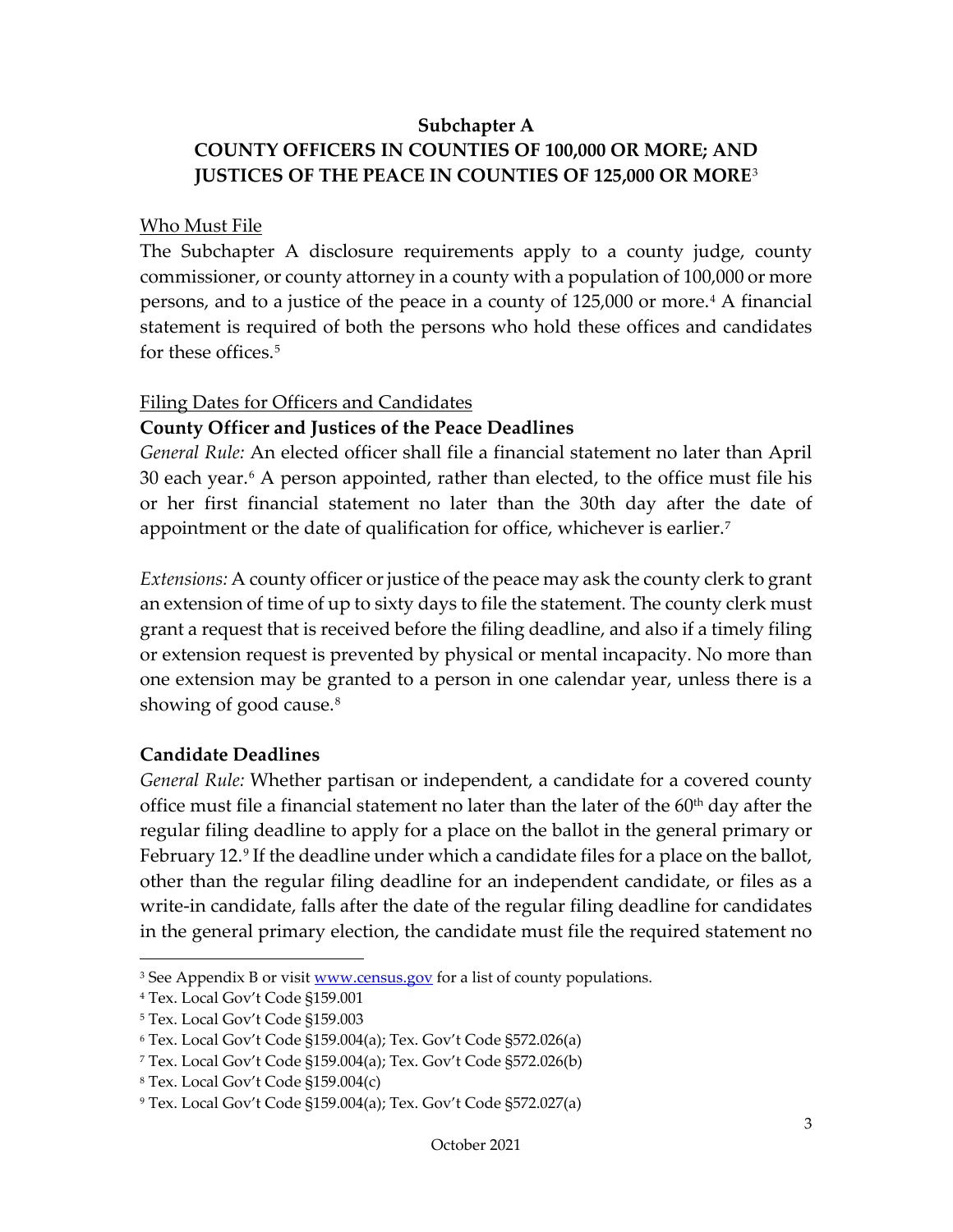later than the  $30<sup>th</sup>$  day after the later deadline. However, if that resultant deadline falls after the  $35<sup>th</sup>$  day before the date of the election in which that candidate is running, then the statement must be filed no later than the  $5<sup>th</sup>$  day before that election date.[10](#page-6-2) An individual who is a candidate in a special election shall file not later than the  $5<sup>th</sup>$  day before the date of the election.<sup>[11](#page-6-3)</sup> An individual nominated to fill a vacancy as a nominated candidate for one of the enumerated county offices must file the financial statement no later than the  $15<sup>th</sup>$  day after the certificate of nomination is filed.[12](#page-6-4)

*No extensions:* The county clerk cannot grant an extension to a **candidate** for office as a county officer or justice of the peace.[13](#page-6-5)

#### <span id="page-6-0"></span>Where Statements Are Filed

A statement filed under Subchapter A must be filed with the county clerk in the county where the officer or candidate resides.<sup>[14](#page-6-6)</sup> The statement may be filed with the county clerk by electronic mail. The county clerk may prescribe guidelines for filing by electronic mail.[15](#page-6-7)

#### <span id="page-6-1"></span>Timeliness of Filing

The time deadline for filing is 5:00 p.m. of the deadline day. [16](#page-6-8) If the last day for filing falls on a Saturday, Sunday, or holiday as listed in the Government Code<sup>[17](#page-6-9)</sup> then the statement is timely if filed on the next day that is not a Saturday, Sunday or listed holiday.[18](#page-6-10) A financial statement will be considered timely filed if, not later than the last day for filing, it is properly addressed and placed in the United States Post Office or in the hands of a common or contract carrier. The post office's cancellation mark, or the receipt of the common carrier, is taken as the date of mailing. However, the person filing may show by competent evidence that the actual date of posting differs from the mark or receipt.<sup>[19](#page-6-11)</sup> A person is also considered to have timely filed a financial statement under this subchapter if the

<span id="page-6-2"></span><sup>10</sup> Tex. Gov't Code §572.027(b)

<span id="page-6-3"></span><sup>11</sup> Tex. Gov't Code §572.027(c)

<span id="page-6-4"></span> $12$  Tex. Gov't Code §572.027(d). The chair of the executive committee making the replacement nomination must file the certification. Tex. Election Code §145.037

<span id="page-6-5"></span><sup>13</sup> Tex. Local Gov't Code §159.004(d)

<span id="page-6-6"></span><sup>14</sup> Tex. Local Gov't Code §159.003

<span id="page-6-7"></span><sup>15</sup> Tex. Local Gov't Code §§159.003(c); 159.052(c)

<span id="page-6-8"></span><sup>16</sup> Tex. Local Gov't Code §159.004(b); Tex. Gov't Code §572.029(a)

<span id="page-6-9"></span><sup>&</sup>lt;sup>17</sup> Tex. Gov't Code §662.021; §662.003. See Appendix C for list of holidays.

<span id="page-6-10"></span><sup>18</sup> Tex. Gov't Code §572.029(b)

<span id="page-6-11"></span><sup>19</sup> Tex. Gov't Code §572.029(c); Tex. Local Gov't Code §§159.004(b); 159.053(b)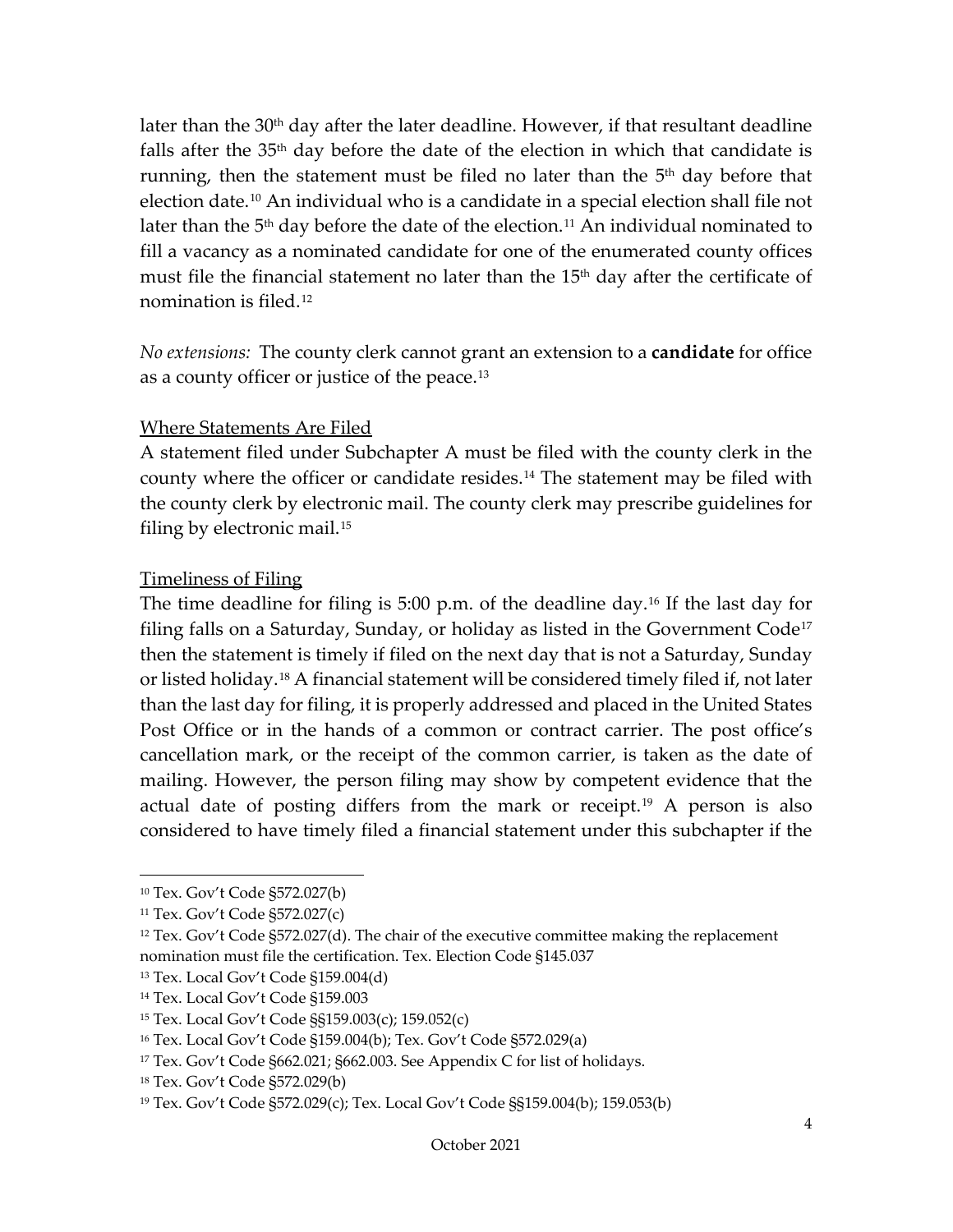county clerk with whom the statement is required to be filed has adopted rules and procedures to provide for the electronic filing of the statement and the statement is electronically filed in accordance with those rules and procedures not later than midnight of the last day for filing the statement.<sup>20</sup>

#### <span id="page-7-0"></span>Contents of Financial Statements in General

The financial statement must include a detailed account of the financial activity of the county officer or candidate, and an account of the financial activity of the person's spouse, and dependent children, if the person had actual control of that activity during the preceding calendar year. The statement must comply with Government Code §§572.022 and 572.023 and with any order from a commissioners court requiring additional disclosures.<sup>[21](#page-7-4)</sup> (Please visit the Texas Ethics Commission website at ethics.state.tx.us for current forms and guides).

#### <span id="page-7-1"></span>Amendment of Financial Statement

A person who is required to file a financial statement may amend the person's statement if the amendment is made on or before the  $14<sup>th</sup>$  day after the date the person filing the statement learns of an error or omission in the original statement, the original statement was made in good faith without an intent to mislead, and the person filing the amendment files a declaration with the statement stating that the person became aware of the error or omission in the original statement during the preceding 14 days and the original statement was made in good faith.<sup>[22](#page-7-5)</sup>

#### <span id="page-7-2"></span>Forms

The county clerk must either design a form to be used to report the required information or require that the form prescribed by the Texas Ethics Commission be used.[23](#page-7-6) The clerk must mail the form to each person required to file the statement or at the request of the person, send the form by electronic mail: 1) before the  $30<sup>th</sup>$  day before the financial statement filing deadline for current county officers; 2) no later than the  $15<sup>th</sup>$  day after the deadline for filing an application for a place on the ballot for most candidates; 3) no later than the  $7<sup>th</sup>$  day after the appointment date for persons appointed to office; and, 4) no later than the  $5<sup>th</sup>$  day

<span id="page-7-3"></span><sup>20</sup> Tex. Local Gov't Code §159.004(e)

<span id="page-7-4"></span><sup>21</sup> Tex. Local Gov't Code §§159.003; Tex. Gov't Code §572.023(a)

<span id="page-7-5"></span><sup>22</sup> Tex. Gov't Code §572.0295

<span id="page-7-6"></span><sup>23</sup> Tex. Local Gov't Code §159.005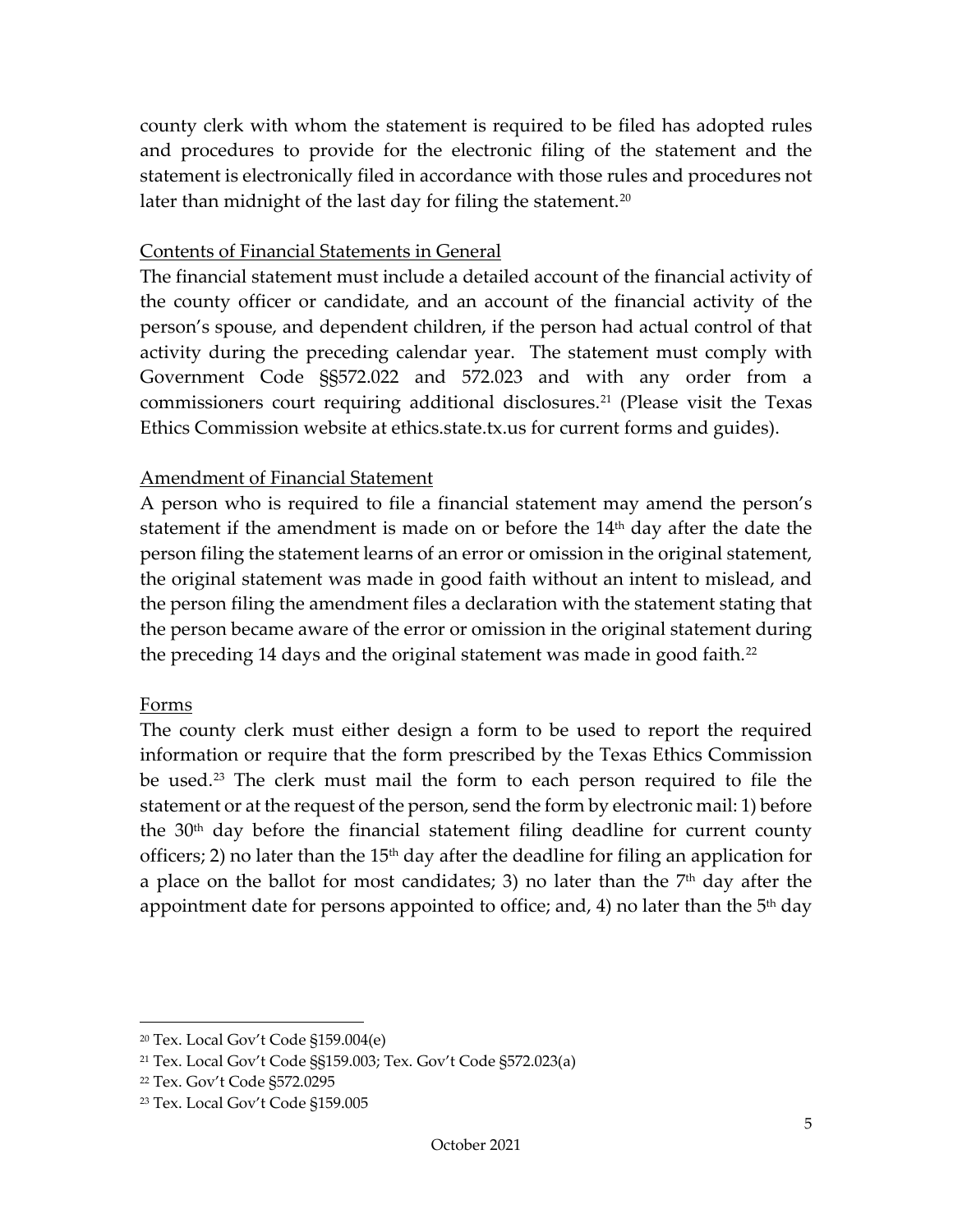after a certificate of nomination is filed for those candidates nominated to fill a candidate's vacated nomination.[24](#page-8-1)

#### <span id="page-8-0"></span>Reportable Items

The statutes require the account of the financial activity to include the following items<sup>[25](#page-8-2)</sup>:

- 1) A list of all occupational income, with the employer identified, or if one is self-employed, then the income sources are identified by the nature of the occupation, including identifying any person, business entity or other organization from which the county officer or candidate received a fee or retainer in exchange for future services, in cases where those services were not actually performed during the reporting period in an amount equal to or greater than the amount of the actual fee, and the category of the amount of the fee. Such a retainer would be distinguished from an agreed-upon fee for a service specified at the time the contract is made or the fee received;
- 2) identification by name and category, the number of shares of stock of any business entity held or bought and, if sold, the category of the amount of net gain or loss realized from such sale;
- 3) a list of all bonds, notes, and other commercial paper bought or held and, if sold, the category of the amount of net gain or loss realized in that sale;
- 4) identification of each source and category of the amount of income of more than \$500 per source derived from interest, dividends, royalties and rents;
- 5) identification of each person or financial institution to whom a personal note or notes totaling a financial liability of more than \$1,000 existed at any time during that year, and the category of the amount of liability;
- 6) identification by description of all beneficial interests in real property and business entities held or acquired and, if sold, the category of the amount of any net gain or loss realized from that sale;

<span id="page-8-1"></span><sup>24</sup> Tex. Local Gov't Code §159.005(b); Tex. Gov't Code §572.030(c). The chair of the executive committee making the replacement nomination must file the certification, Tex. Election Code §145.037.

<span id="page-8-2"></span><sup>25</sup> Tex. Local Gov't Code §159.003(b); Tex. Gov't Code §572.023(b)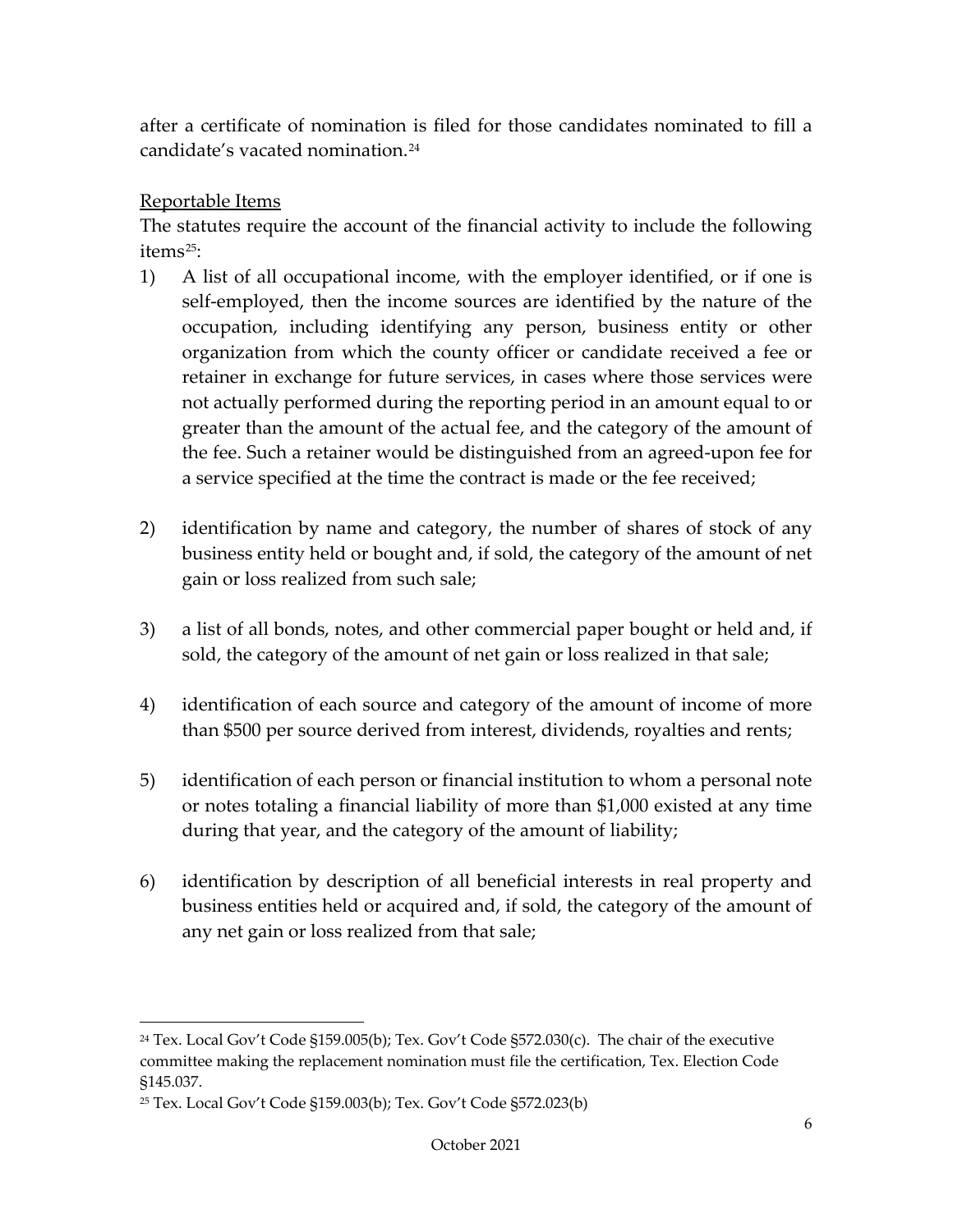- 7) identification of any person, business entity, or other organization from which the person, the person's spouse or dependent children received a gift of money[26](#page-9-0) or property over \$250 in value, or a series of gifts of money or property from the same source which totals more than \$250 in value, and a description of each gift, except gifts from relatives within the 2nd degree by consanguinity or affinity and campaign contributions otherwise legally reported. It should be noted that a county official may be required to report some gifts of food, lodging, transportation or entertainment, under this law and ethics requirements, in order to satisfy Penal Code, Sec. 36.02;
- 8) identification of the source and category of the amount of all income received as beneficiary of a trust, other than a blind trust described in Government Code §572.023(c), and identification of each trust asset from which the beneficiary received income of more than \$500, if known by the beneficiary;
- 9) identification: (A) by description of a corporation, firm, partnership, limited partnership, limited liability partnership, professional corporation, professional association, joint venture, or other business association in which 5% or more of the outstanding ownership was held, acquired, or sold; and (B) by description and the category of the amount of all assets and liabilities of any corporation, firm, partnership, limited partnership, limited liability partnership, professional corporation, professional association, joint venture, or other business association in which 50% or more of the outstanding stock was held, acquired or sold;
- 10) a list of all boards of directors of which the person is a member, and any executive positions held in corporations, firms, partnerships, limited partnerships, limited liability partnerships, professional corporations, professional associations, joint ventures, or other business associations or proprietorships by the person, stating the name of each and position held;
- 11) identification of any person providing transportation, meals, or lodging expenses permitted under §36.07(b), Texas Penal Code, (the code "does not prohibit a public servant from accepting transportation and lodging expenses in connection with a conference or similar event in which the public servant renders services, such as addressing an audience or engaging in a seminar, to the extent that those services are more than merely perfunctory, or from

<span id="page-9-0"></span> $26$  Tex. Gov't Code §572.022 requires the description of a gift of cash or cash equivalent to include the value of the gift.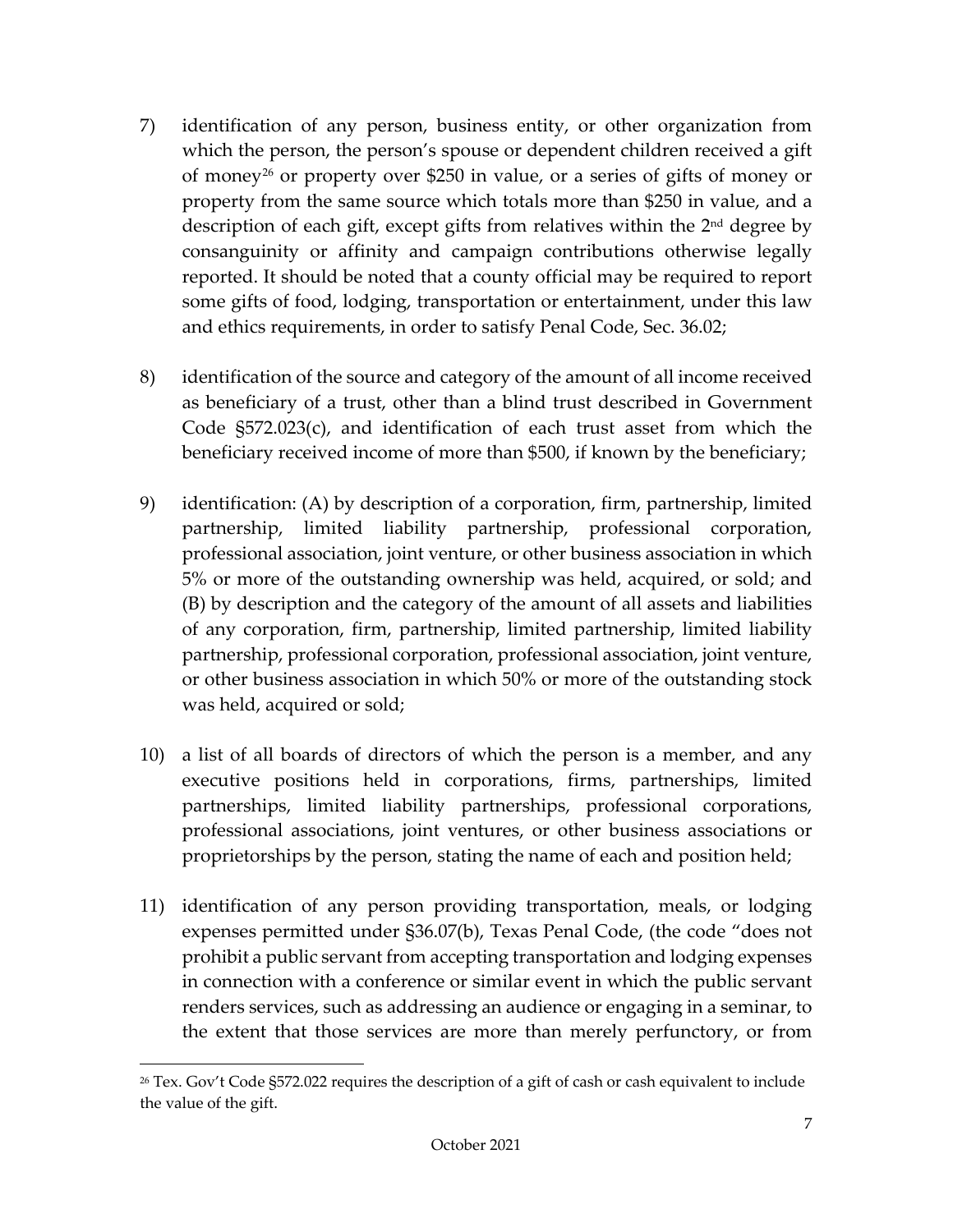accepting meals in connection with such an event"), and the amount of those expenses, other than expenditures required to be reported under Government Code, Chapter 305 (Registration of Lobbyists);

- 12) any corporation, firm, partnership, limited partnership, limited liability partnership, professional corporation, professional association, joint venture, or other business association, excluding a publicly-held corporation, in which both the county officer and a person registered under Chapter 305 have an interest;
- 13) identification by name and the category of the number of shares of any mutual fund held or acquired, and if sold, the category of the amount of net gain or loss realized from the sale;
- 14) identification of each blind trust that complies with subsection (c), including the category of the fair market value of the trust, date of creation, name and address of trustee, and a statement signed by the trustee under penalty of perjury that the trustee has not revealed certain information to the filer;<sup>[27](#page-10-1)</sup> and
- 15) identification of one or more contracts if the aggregate cost of goods and services sold under the contracts exceeds \$10,000 in the reporting year. The report must include the name of all parties to the contracts. Contracts that must be identified are contracts with a governmental entity or person that contracts with a governmental entity for the sale of goods or services in the amount of \$2,500 or more, and one of the parties to the contracts is the individual's spouse, dependent child or any business entity owned by the individual, individual's spouse, dependent child when the individual or relative mentioned above independently or in conjunction with one another owns at least 50% of the business.

#### <span id="page-10-0"></span>The Degree of Detail Required for Reportable Items

*Categories of Value:* The statute directs that certain items are to be listed in "categories" of amounts rather than actual dollar amounts. The statute establishes

<span id="page-10-1"></span> $27$  Tex. Gov't Code §572.023(c) describes a blind trust as one to which the trustee is a disinterested party, is not the filer, is not required to register as a lobbyist, is not a public officer or public employee, was not appointed to an office or employment by the filer or a person the filer supervises, and the trustee has complete discretion to manage the trust and to dispose of and acquire assets without consulting or notifying the filer.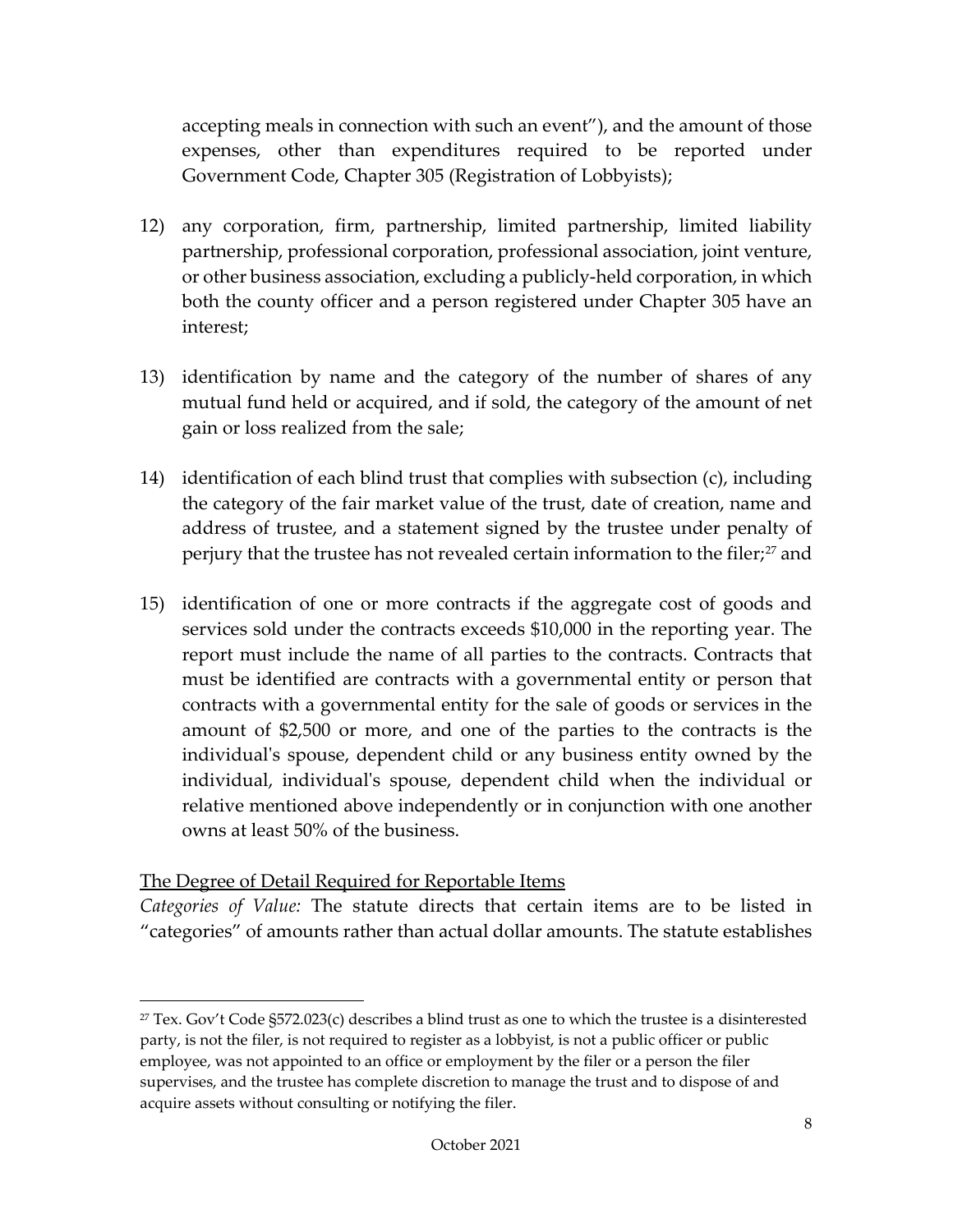the following categories: (1) less than \$5,000; (2) at least \$5,000 but less than \$10,000; (3) at least \$10,000 but less than \$25,000; or (4) \$25,000 or more.[28](#page-11-2) 

*Amounts of Stock:* Similarly, the law requires that amounts of stock must be reported by category of number of shares, instead of dollar value, and the report is to reflect whether the amount is: 1) less than 100 shares; 2) at least 100 but less than 500 shares; 3) at least 500 but less than 1,000 shares; 4) at least 1,000 but less than 5,000 shares; 5) at least 5,000 but less than 10,000 shares; 6) 10,000 shares or more.<sup>[29](#page-11-3)</sup>

*Real Property:* The officer must report real property by reporting the street address, if available, or the number of lots or acres, as applicable, in each county, and the name of the county, if the street address is not available, and the names of all persons retaining an interest in the property, other than severed mineral interests.[30](#page-11-4)

*Gifts:* For a gift of cash or a cash equivalent such as a negotiable instrument or gift certificate, the officer filing the statement shall include in the description of the gift a statement of the value of the gift – as opposed to a category of value.<sup>[31](#page-11-5)</sup>

#### <span id="page-11-0"></span>Duplicate Statements Not Required

If a person has filed a financial statement for the preceding calendar year, under one provision of Subchapter A, the person does not have to file another financial statement under the subchapter covering that same year if, before the filing deadline of the later required statement, the person notifies the county clerk in writing that a previously filed financial statement covering that year was filed.<sup>[32](#page-11-6)</sup> For example, if a county officer or justice of the peace files the required statement as an officer and then becomes a **candidate** for office, the officer may notify the county clerk that a financial statement under this subchapter has already been filed and is not required to file a second statement.

#### <span id="page-11-1"></span>Records Maintenance and Access

Financial statements filed under this law are public information, and the county clerk must maintain the records in a manner accessible to the public during regular

<span id="page-11-2"></span><sup>28</sup> Tex. Gov't Code §572.022(a)

<span id="page-11-3"></span><sup>29</sup> Tex. Gov't Code §572.022(b)

<span id="page-11-4"></span><sup>30</sup> Tex. Gov't Code §572.022(c)

<span id="page-11-5"></span><sup>31</sup> Tex. Gov't Code §§572.022(d); 572.023(b)(7)

<span id="page-11-6"></span><sup>32</sup> Tex. Local Gov't Code §159.006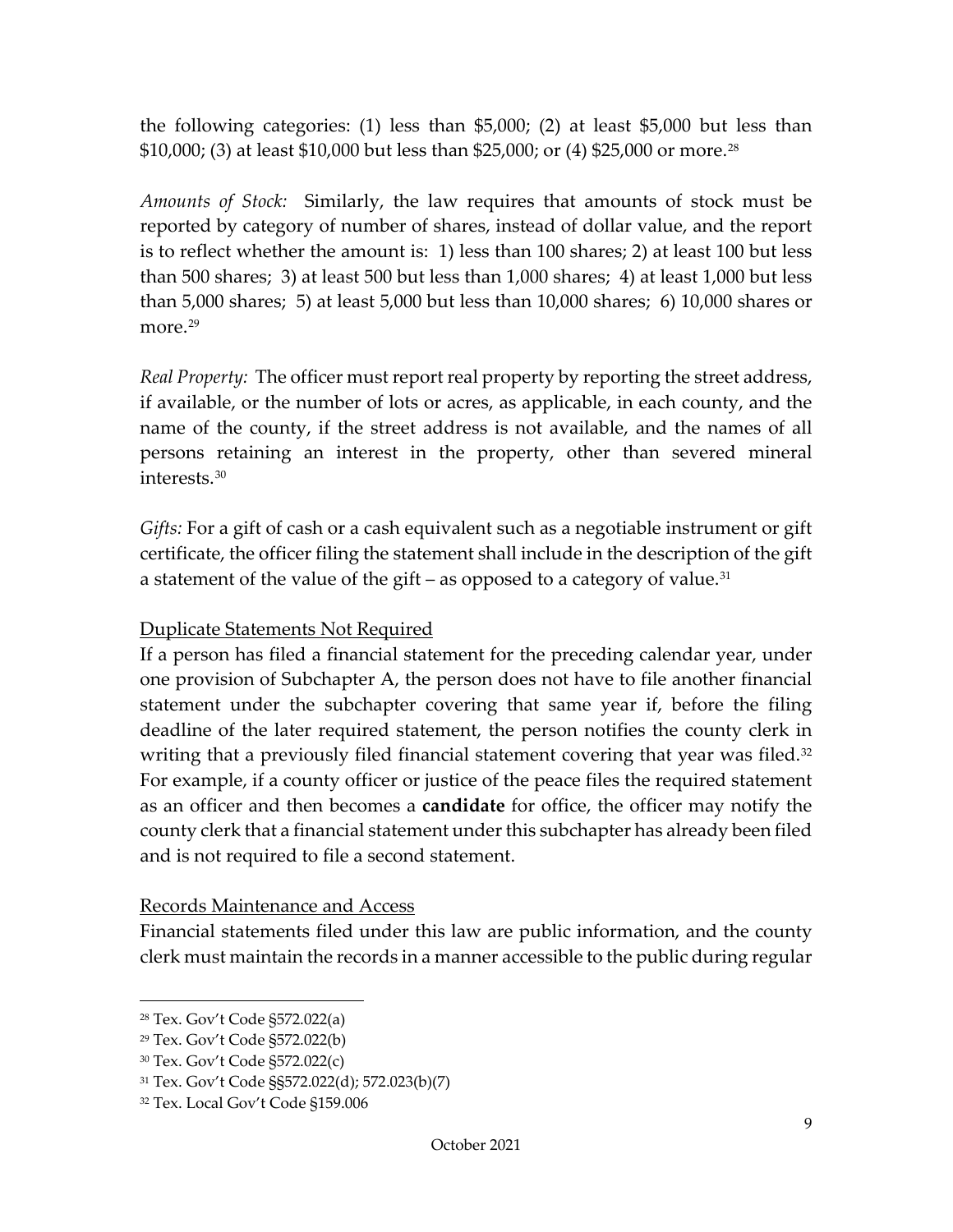business hours.<sup>[33](#page-12-2)</sup> Each time a person requests to see a financial statement, excluding the county clerk or his or her employee acting on official business, the clerk shall note and maintain in the file a listing of the requesting person's name and address, who that person represents, and the date of the request, up to the first anniversary of the filing date of the statement. The county clerk may destroy each financial statement after the second anniversary of the date a person ceases to hold the office or be a candidate, and must do so if the former county officer or candidate so requests.[34](#page-12-3) 

#### <span id="page-12-0"></span>Notification

Not later than the  $10<sup>th</sup>$  day after a filing deadline, the county clerk must notify the local prosecuting attorney whether a person required to file a financial statement did so timely and whether the person requested and received an extension to file on a later date.[35](#page-12-4)

#### <span id="page-12-1"></span>Penalties

#### *Criminal Penalty*

A county officer or a candidate for the office, commits a Class B misdemeanor if the official or candidate knowingly fails to file the required financial statement. It is a defense to prosecution that the county officer or candidate did not receive a copy of the form required to be provided by the county clerk.[36](#page-12-5) The offense may be prosecuted in the county or counties prescribed by the Code of Criminal Procedure.[37](#page-12-6)

#### *Civil Penalty*

Any person who determines that an individual required to file a financial statement under the law has failed to do so may notify the county attorney or criminal district attorney (or the district attorney if the person failing to properly file is the county attorney). Upon receipt of such notice, the appropriate prosecuting attorney will determine from available evidence whether the accused person has failed to properly file. Upon making that determination, the prosecuting attorney will promptly mail a notice of that determination, by certified mail, to the person responsible for filing the statement. If the notified person still fails to file the financial statement before the  $30<sup>th</sup>$  day after receiving notice of the

<span id="page-12-2"></span><sup>33</sup> Tex. Local Gov't Code §159.007(a); see Tex. Local Gov't Code §159.071 regarding the removal or redaction of residence addresses in certain circumstances.

<span id="page-12-3"></span><sup>34</sup> Tex. Local Gov't Code §159.007

<span id="page-12-4"></span><sup>35</sup> Tex. Local Gov't Code §159.0071

<span id="page-12-5"></span><sup>36</sup> Tex. Local Gov't Code §159.008

<span id="page-12-6"></span><sup>37</sup> Tex. Local Gov't Code §159.009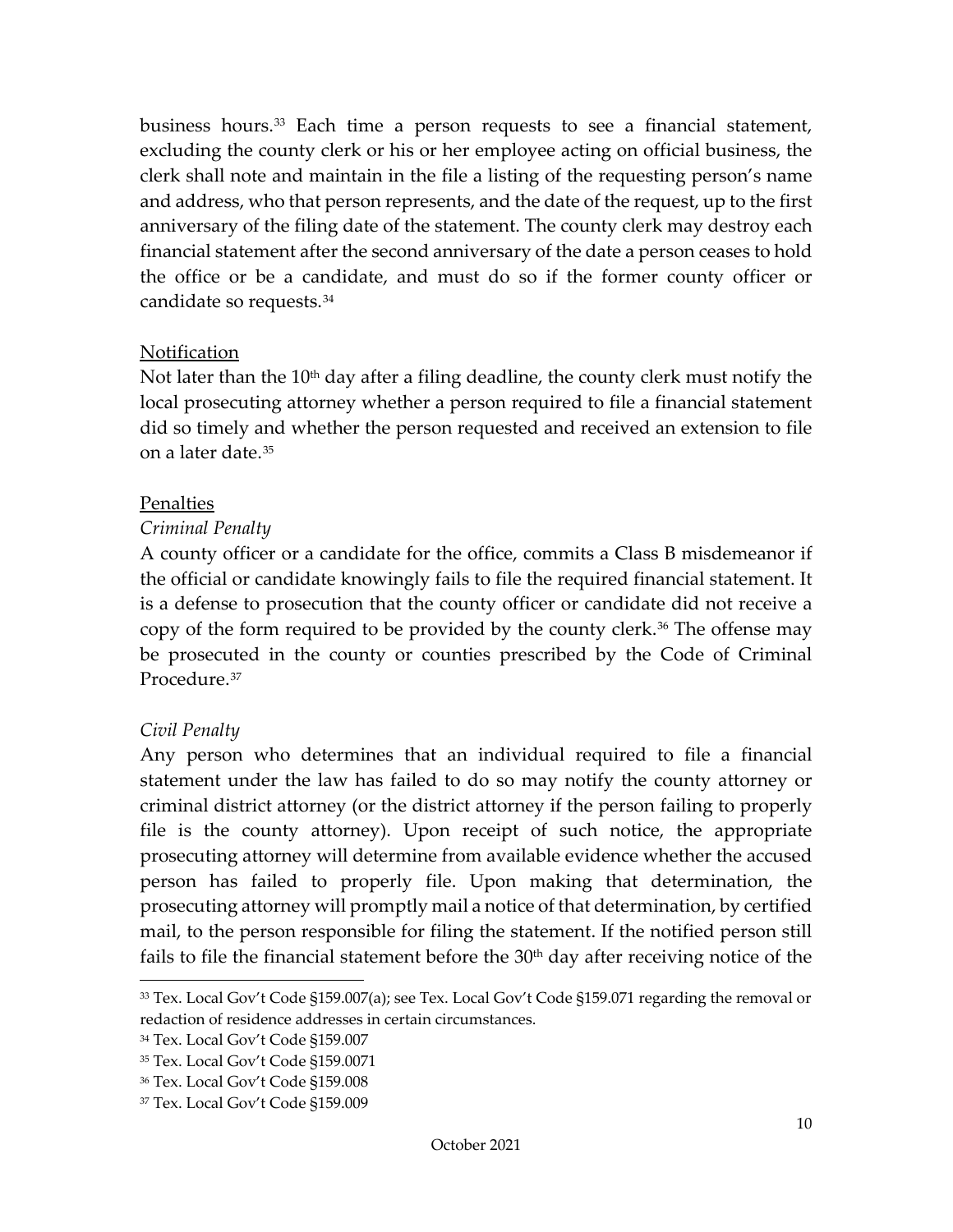omission, then that person is civilly liable to the county in an amount not to exceed \$1,000.[38](#page-13-0) Venue for the recovery of civil penalties is in the county of the defendant's residence.

<span id="page-13-0"></span><sup>38</sup> Tex. Local Gov't Code §159.010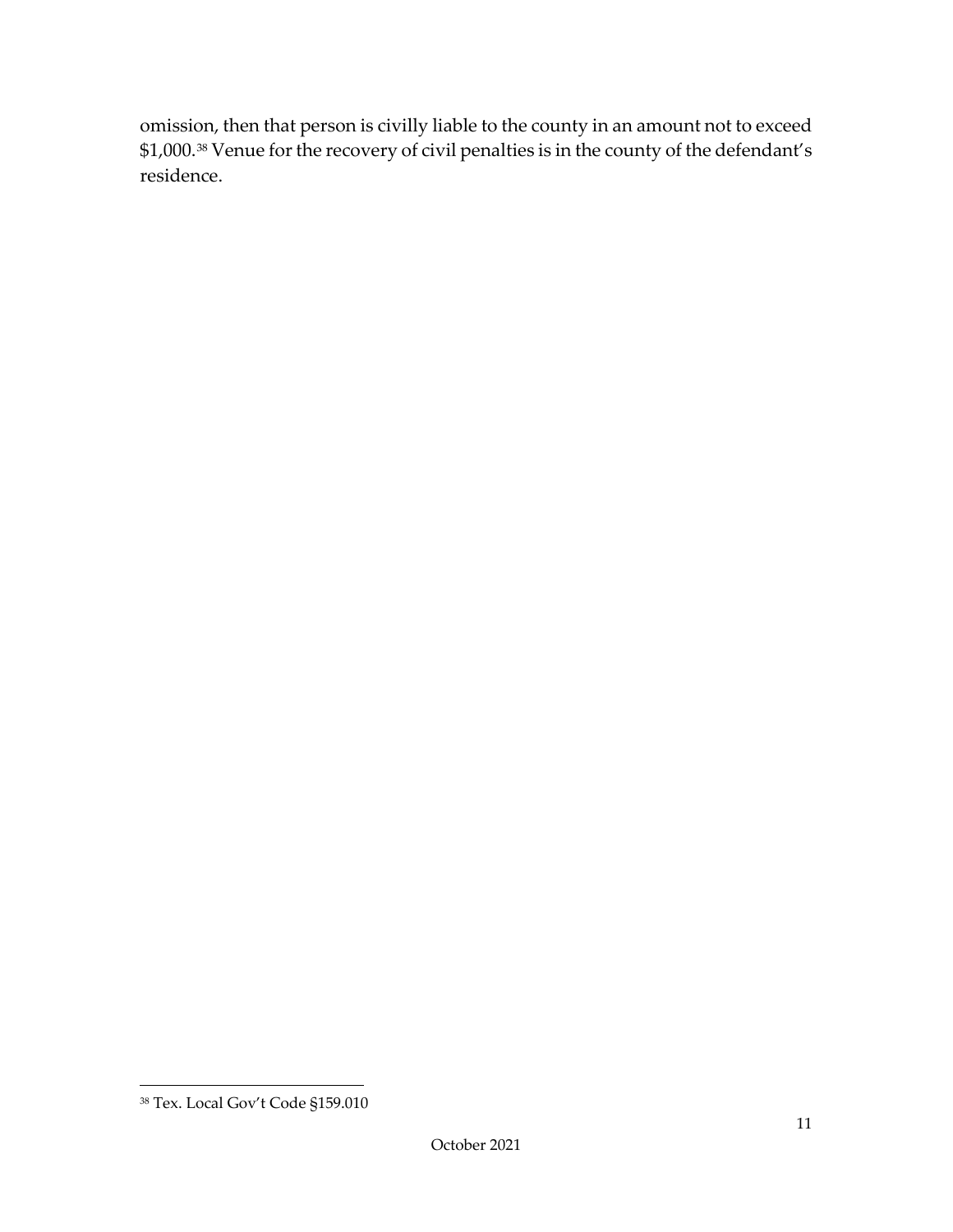## <span id="page-14-0"></span>**Subchapter B FINANCIAL DISCLOSURE BY OTHER COUNTY OFFICERS AND EMPLOYEES - COUNTIES WITH A POPULATION OF 125,000 OR MORE**[39](#page-14-3)

#### <span id="page-14-1"></span>Financial Disclosure Reporting System

The commissioners court of a county of 125,000 or more may adopt a reporting system for certain officers, candidates for those offices, and employees.[40](#page-14-4) If the commissioners court adopts a financial disclosure reporting system, it shall also detail the items that are required to be reported, and the due date for filing the report.<sup>[41](#page-14-5)</sup>

The reporting requirement does not have to be applied across the board to all county employees. For example, the commissioners court may limit reporting to a specific group of county employees with similar jobs, as long as all employees in that group are required to report; i.e. the commissioners court could require all purchasing agents to report, while at the same time not requiring sanitation workers to report.[42](#page-14-6)

If the commissioners court requires a person to file, that person meets the requirement by filing a report that complies with Chapter 572, Texas Government Code, with the authority designated by the commissioners court.<sup>[43](#page-14-7)</sup> (Find forms at the Texas Ethics Commission website at ethics.state.tx.us).

A report filed under this subchapter may be filed by electronic mail. The authority with whom the report is filed may prescribe the manner and format for filing by electronic mail.[44](#page-14-8)

#### <span id="page-14-2"></span>Who Must File

Under Chapter 159, Subchapter B of the Local Government Code "county officers," "precinct officers,"[45](#page-14-9) "county judicial officers," and "county employees"

<span id="page-14-3"></span><sup>39</sup> See Appendix B for a list of county populations.

<span id="page-14-4"></span><sup>40</sup> Tex. Local Gov't Code §159.033(a)

<span id="page-14-5"></span><sup>41</sup> Tex. Local Gov't Code §159.033(b)

<span id="page-14-6"></span> $42$  Tex. Local Gov't Code §159.033(c). The statute is silent on whether the county may exclude certain listed officers from the requirement to file. To date, no official opinion has been rendered on this matter.

<span id="page-14-7"></span><sup>43</sup> Tex. Local Gov't Code §159.034(c)

<span id="page-14-8"></span><sup>44</sup> Tex. Local Gov't Code, §159.034(d)

<span id="page-14-9"></span><sup>45</sup> Tex. Local Gov't Code §159.033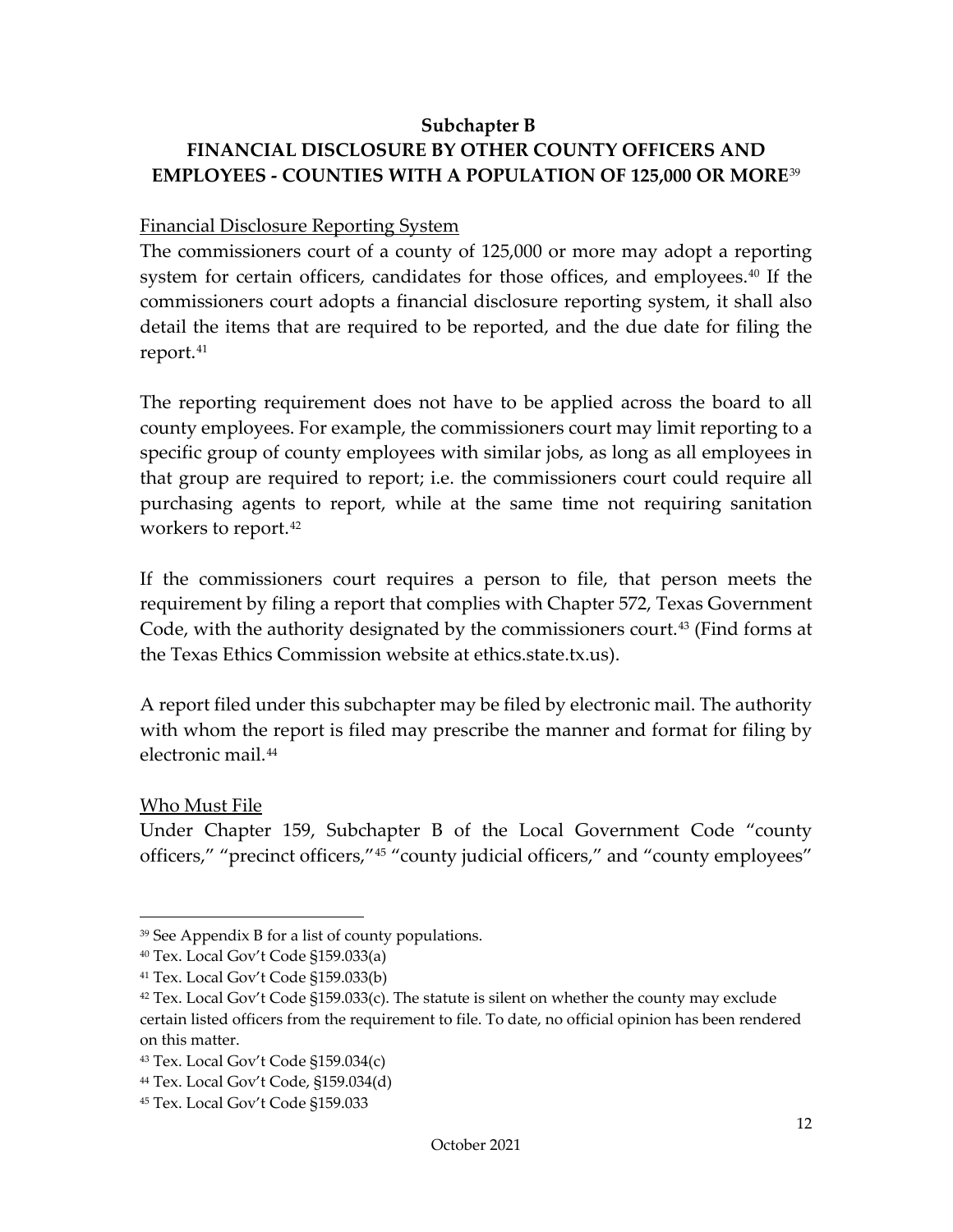**may** be required to file a financial disclosure statement.<sup>[46](#page-15-2)</sup> Note that the definition of "county officer" here differs from the definition of "county officer" provided in Subchapter A for counties of 100,000 or more. Also, the term "county judicial officer" has a different meaning here than that used in Subchapter C governing financial disclosure by county judicial officers. If the commissioners court adopts a reporting system, the following officers and candidates for those offices must file financial statements:

The sheriff, county tax assessor-collector, county clerk, district clerk, county treasurer, county auditor, county purchasing agent, constable, or a master, magistrate, or referee appointed by a justice of the peace.<sup>[47](#page-15-3)</sup> County personnel who are not county commissioners, county attorneys, or county judges may also be required to file.<sup>[48](#page-15-4)</sup>

#### <span id="page-15-0"></span>Requirements for Filing and Maintenance of Records

The commissioners court may require the report to be filed with the clerk of the commissioners court, the county auditor, or any other county officer. Note that the commissioners court may require that the report be filed with the county clerk or other elected county officer, only with the consent of the county clerk or elected officer. With regard to maintaining the records, the commissioners court cannot require the reports to be maintained for more than one year and may require the authority with whom the records are filed to destroy them after a year.<sup>[49](#page-15-5)</sup>

#### <span id="page-15-1"></span>Timeliness of Filing

A person is considered to have timely filed a report under this subchapter if the report is filed in accordance with §572.029, Government Code or is personally delivered not later than 5:00 p.m. of the last day for filing the report or the officer with whom the report is required to be filed has adopted rules and procedures to provide for the electronic filing of the report and the report is electronically filed in accordance with those rules and procedures not later than midnight of the last day for filing the report. An officer with whom a report is required to be filed under this subchapter may adopt rules and procedures relating to the manner in which a person must electronically file a report and the required format of an electronically filed report.<sup>[50](#page-15-6)</sup>

<span id="page-15-2"></span><sup>46</sup> As discussed in Subchapter A of the Handbook, justices of the peace in counties with a population of 125,000 or more must file disclosure statements in accordance with Subchapter A.

<span id="page-15-3"></span><sup>47</sup> Tex. Local Gov't Code §159.032

<span id="page-15-4"></span><sup>48</sup> Tex. Local Gov't Code §159.032(4)

<span id="page-15-5"></span><sup>49</sup> Tex. Local Gov't Code §159.034(b)

<span id="page-15-6"></span><sup>50</sup> Tex. Local Gov't Code §159.0341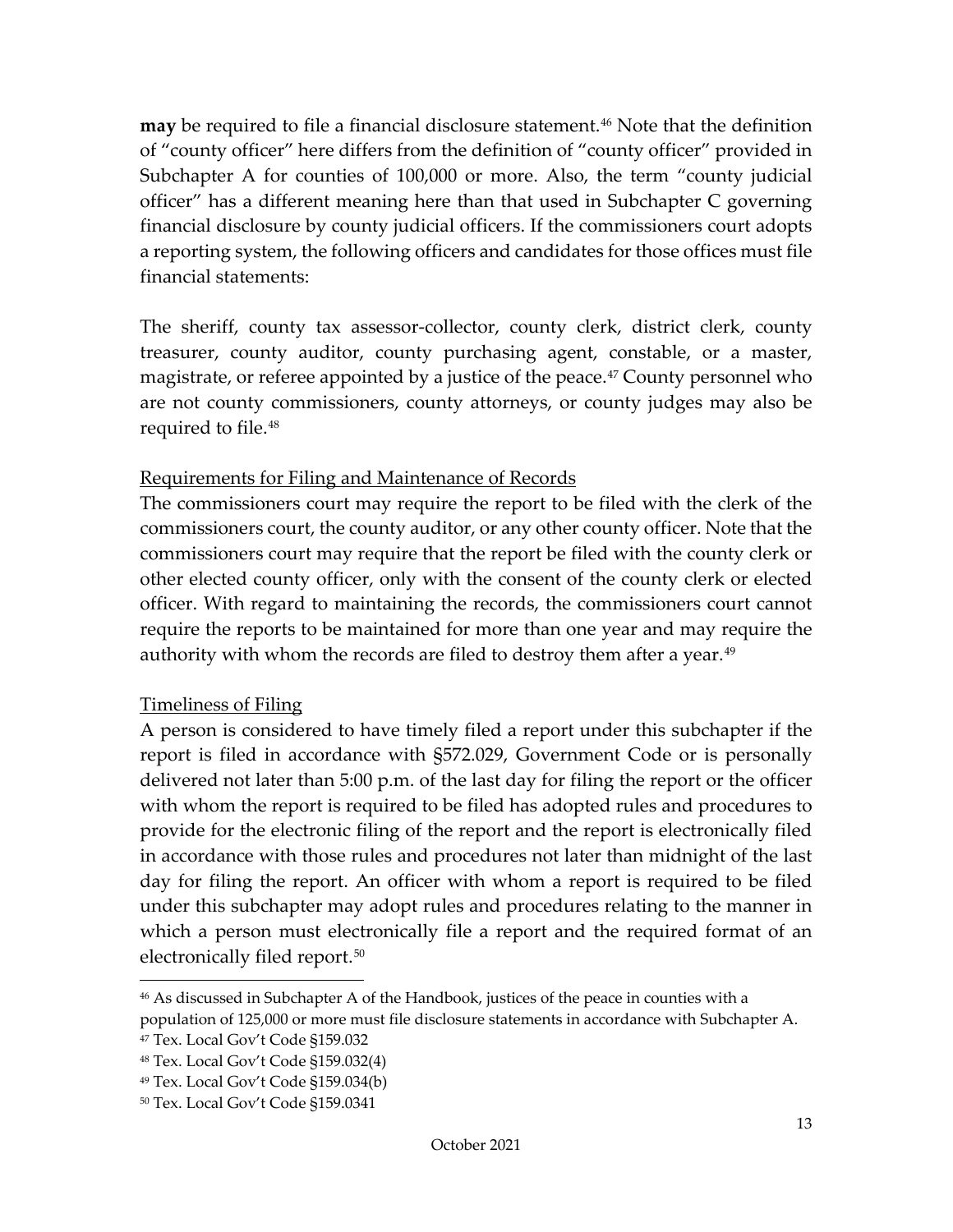#### <span id="page-16-0"></span>Penalties

#### *Criminal Penalty*

A person who is required to file a report, and who knowingly fails to file, commits a Class B misdemeanor. It is a defense to prosecution that the person has filed the report and paid a civil penalty as described below.[51](#page-16-1)

#### *Civil Penalty*

A civil penalty of \$100 may be incurred if the report is late. Suit may not be initiated to collect the penalty until the  $10<sup>th</sup>$  day after the date a notice concerning the late report is mailed to the person. If the report is filed within this 10-day period and the penalty is paid, no civil suit may be initiated.<sup>[52](#page-16-2)</sup>

<span id="page-16-1"></span><sup>51</sup> Tex. Local Gov't Code §159.036

<span id="page-16-2"></span><sup>52</sup> Tex. Local Gov't Code §159.035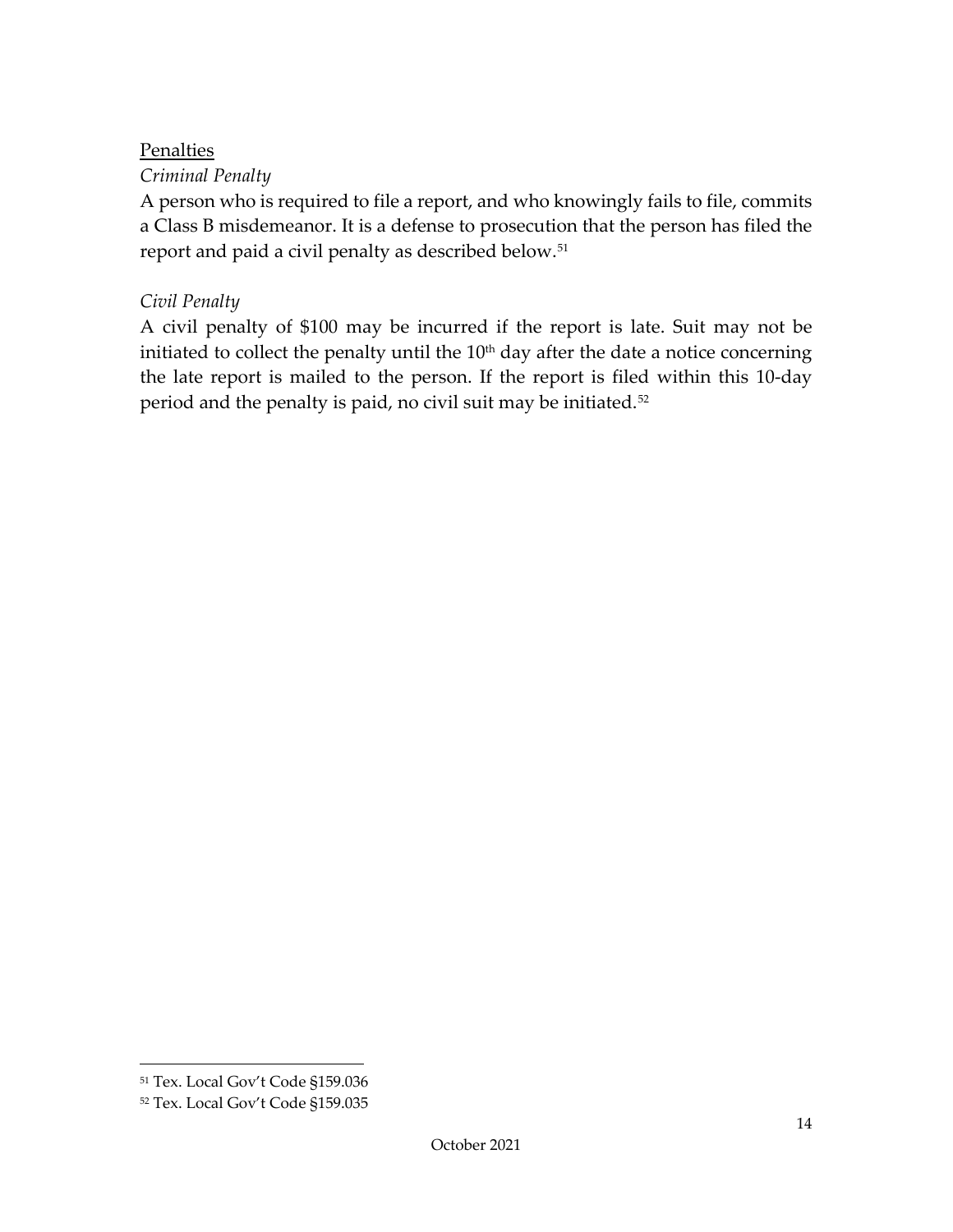## <span id="page-17-0"></span>**Subchapter C FINANCIAL DISCLOSURE BY COUNTY JUDICIAL OFFICERS**

Subchapter C reporting requirements are applicable to all counties.

#### <span id="page-17-1"></span>Definition of County Judicial Officer

The disclosure requirements in Subchapter C apply to a judge of a **statutory** county court or **statutory** probate court and candidates for these offices.<sup>[53](#page-17-4)</sup> A county judicial officer or a candidate for office as a judicial officer shall file the financial report with either the county clerk or the Texas Ethics Commission.<sup>[54](#page-17-5)</sup> A financial report filed with the county clerk may be filed by electronic mail. The county clerk may prescribe the manner and format for filing by electronic mail.<sup>[55](#page-17-6)</sup>

## <span id="page-17-2"></span>**Filing Deadlines for County Judicial Officers**

*General Rule:* An elected county judicial officer must file the statement no later than April  $30<sup>th</sup>$  each year.<sup>[56](#page-17-7)</sup> An individual who is appointed, rather than elected, to county judicial office must file a financial statement no later than the  $30<sup>th</sup>$  day after the appointment date or date of qualification for that office, whichever date is earlier.

*Extensions:* An officer required to file a financial statement under this subchapter, who opts to file with the Texas Ethics Commission, may request an extension of no more than 60 days from the commission to file his or her financial statement. The Ethics Commission must grant the request if it is received before the initial filing deadline, or if a timely filing or extension request is prevented because of physical or mental incapacity. The Ethics Commission cannot grant more than one extension to a person in one year, except upon a showing of good cause.<sup>[57](#page-17-8)</sup> A county judicial officer who files with the county clerk may not request an extension of the filing deadline.

## <span id="page-17-3"></span>**Filing Deadlines for Candidates for County Judicial Offices**

*General Rule:* Whether partisan or independent, a candidate for a county judicial office covered by Subchapter C must file a financial statement no later than the later of the 60<sup>th</sup> day after the regular filing deadline for applying for a place on the

<span id="page-17-4"></span><sup>53</sup> Tex. Local Gov't Code §§159.051; 159.052

<span id="page-17-5"></span><sup>54</sup> Tex. Local Gov't Code §159.052

<span id="page-17-6"></span><sup>55</sup> Tex. Local Gov't Code §159.052(c)

<span id="page-17-7"></span><sup>56</sup> Tex. Local Gov't Code §159.053(a); Tex. Gov't Code §572.026

<span id="page-17-8"></span><sup>57</sup> Tex. Local Gov't Code §159.053(a); Tex. Gov't Code §572.026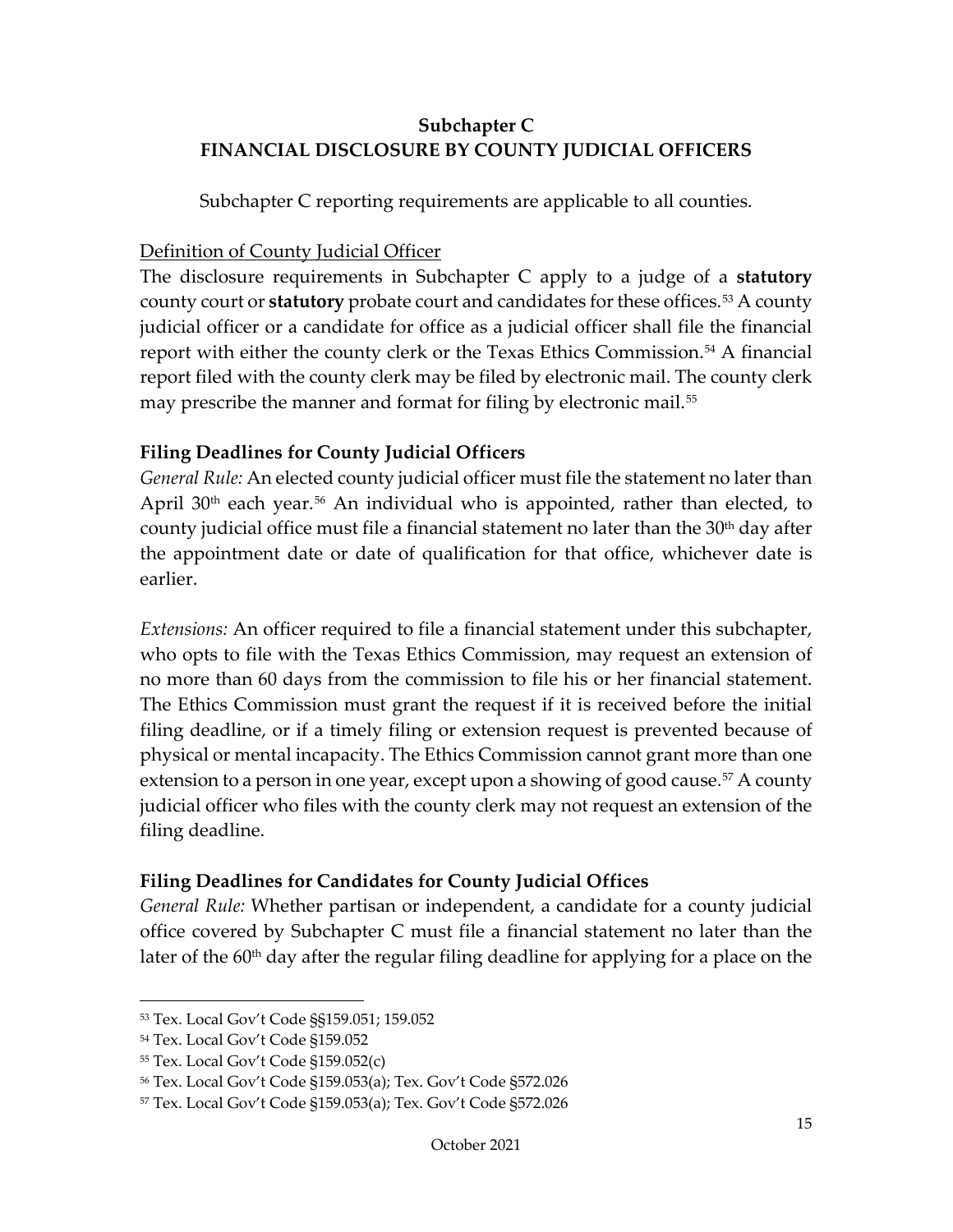ballot in the general primary or February 12.<sup>[58](#page-18-2)</sup> If the deadline under which a candidate files for a place on the ballot other than the regular filing deadline for an independent candidate, or files as a write-in candidate, falls after the date of the regular filing deadline for candidates in the general primary election, the candidate must file the required statement no later than on the  $30<sup>th</sup>$  day after the later deadline. However, if that resultant deadline falls after the 35<sup>th</sup> day before the date of the election in which that candidate is running, then the statement is filed no later than the 5<sup>th</sup> day before that election date.<sup>[59](#page-18-3)</sup> An individual nominated to fill a vacancy as a nominated candidate for elective county judicial officer must file the financial statement no later than the  $15<sup>th</sup>$  day after his or her certificate of nomination is filed.<sup>[60](#page-18-4)</sup>

*No Extensions:* Subchapter C does not authorize an extension of the filing deadline for a candidate regardless of the authority with whom the candidate chooses to file.

#### <span id="page-18-0"></span>Timeliness of Filing

A person is considered to have timely filed a financial statement providing the statement is personally delivered not later than 5:00 p.m. of the last day for filing the statement or the county clerk with whom the statement is required to be filed has adopted rules and procedures to provide for the electronic filing of the statement and the statement is electronically filed in accordance with those rules and procedures not later than midnight of the last day for filing the statement.<sup>[61](#page-18-5)</sup>

#### <span id="page-18-1"></span>Where the Disclosure Statement Must Be Filed

A statutory county court or probate court judge, and candidates for those offices, may file a financial statement with either the county clerk or the Texas Ethics Commission.[62](#page-18-6) If a county judicial officer or a candidate for that office chooses to file the financial statement with the Texas Ethics Commission, a document stating that fact must also be filed with the county clerk. The document must be filed by the original financial statement deadline.[63](#page-18-7) Financial statements filed with the Ethics Commission must be filed by computer diskette, modem, or other means of electronic transfer, using software provided by the commission or that meets

<span id="page-18-2"></span><sup>58</sup> Tex. Local Gov't Code §159.053(a); Tex. Gov't Code §572.027(a)

<span id="page-18-4"></span><span id="page-18-3"></span><sup>59</sup> Tex. Gov't Code §572.027(b)

 $60$  Tex. Gov't Code §572.027(d). The chair of the executive committee making the replacement nomination must file the certification. Tex. Election Code §145.037

<span id="page-18-6"></span><span id="page-18-5"></span><sup>61</sup> Tex. Local Gov't Code §159.053(c)

<sup>62</sup> Tex. Local Gov't Code §159.052(a)

<span id="page-18-7"></span><sup>63</sup> Tex. Local Gov't Code §159.052(b)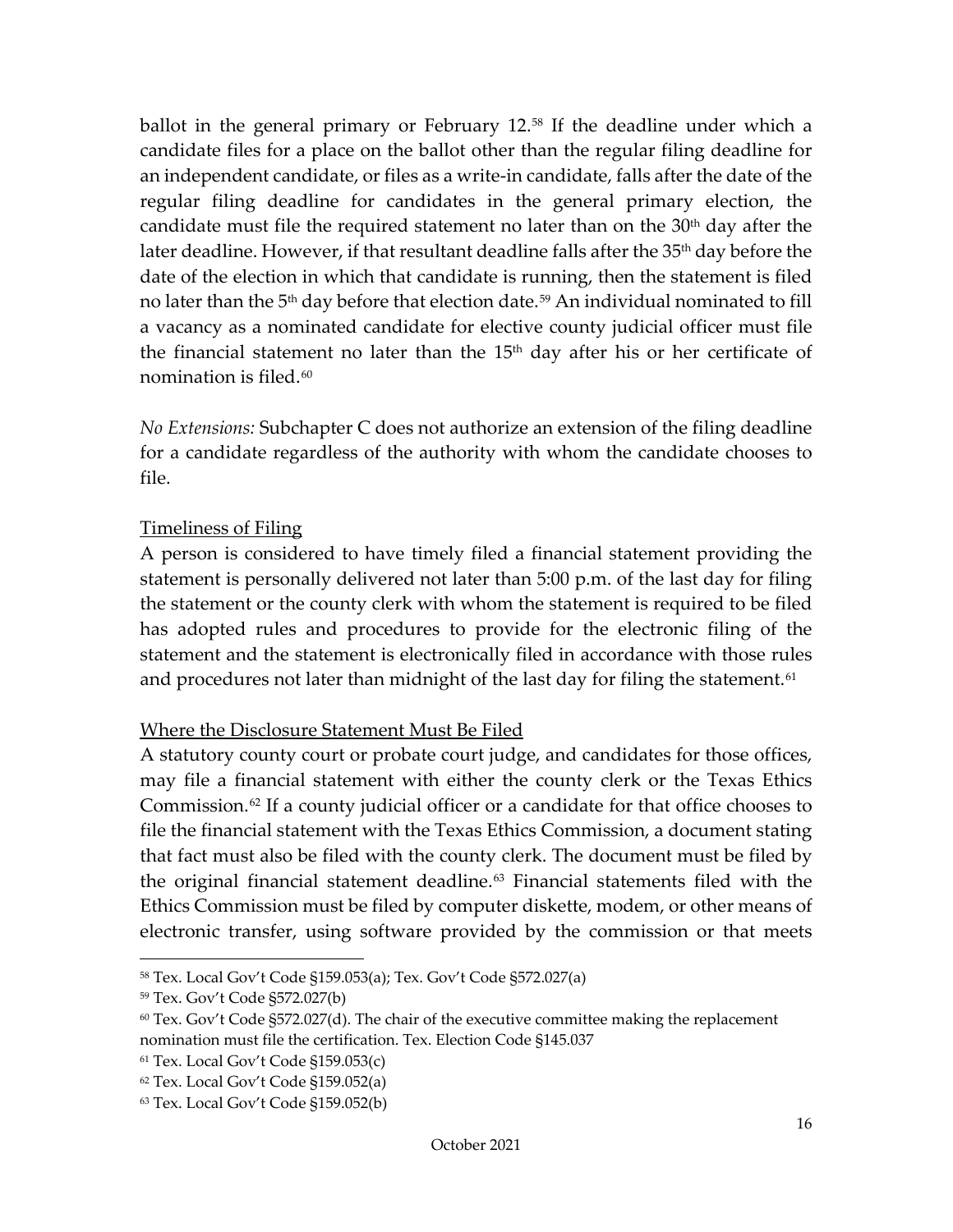commission specifications for a standard file format.<sup>[64](#page-19-3)</sup> An individual who is appointed to office and who is required to file a financial statement with the commission may file the financial statement by certified mail. The filing by mail must comply with the timeliness provisions discussed above.<sup>[65](#page-19-4)</sup>

#### <span id="page-19-0"></span>Contents of Financial Statements In General

The financial statement must include a detailed account of the financial activity of the county officer or candidate, and an account of the financial activity of the person's spouse, and dependent children, if the person had actual control of that activity during the preceding calendar year. The statement must comply with Government Code §§572.022 and 572.023.<sup>[66](#page-19-5)</sup> (Find forms at the Texas Ethics Commission website at ethics.state.tx.us).

#### <span id="page-19-1"></span>Amendment of Financial Statement

A person who is required to file a financial statement may amend the person's statement if the amendment is made on or before the  $14<sup>th</sup>$  day after the date the person filing the statement learns of an error or omission in the original statement, the original statement was made in good faith without an intent to mislead, and the person filing the amendment files a declaration with the statement stating that the person became aware of the error or omission in the original statement during the preceding 14 days and the original statement was made in good faith.  $67$ 

#### <span id="page-19-2"></span>Forms

The county clerk must either design a form to be used for the financial statement or require that a form designed by the Texas Ethics Commission be used.<sup>[68](#page-19-7)</sup> The clerk shall make paper and electronic copies of the forms available to all persons required to file statements by these deadlines: 1) before the  $30<sup>th</sup>$  day before the financial statement filing deadline for current county judicial officers; 2) no later than the 15<sup>th</sup> day after the deadline for filing an application for a place on the ballot; 3) no later than the  $7<sup>th</sup>$  day after the appointment date for persons appointed to office; and 4) no later than the  $5<sup>th</sup>$  day after a certification of nomination is filed for any candidate nominated to fill a former candidate's vacated nomination.<sup>[69](#page-19-8)</sup> While Subchapter C does not expressly require the county clerk to mail the forms to the filers, mailing is an advisable method of distribution. A financial statement filed

<span id="page-19-3"></span><sup>64</sup> Tex. Gov't Code §572.0291

<span id="page-19-4"></span><sup>65</sup> Tex. Gov't Code §572.0291(b)

<span id="page-19-5"></span><sup>66</sup> Tex. Local Gov't Code §159.052(a); Tex. Gov't Code §572.023(a)

<span id="page-19-6"></span><sup>67</sup> Tex. Gov't Code §572.0295

<span id="page-19-7"></span><sup>68</sup> Tex. Local Gov't Code §159.054(a)

<span id="page-19-8"></span><sup>69</sup> Tex. Local Gov't Code §159.054(b); Tex. Gov't Code §572.030(c)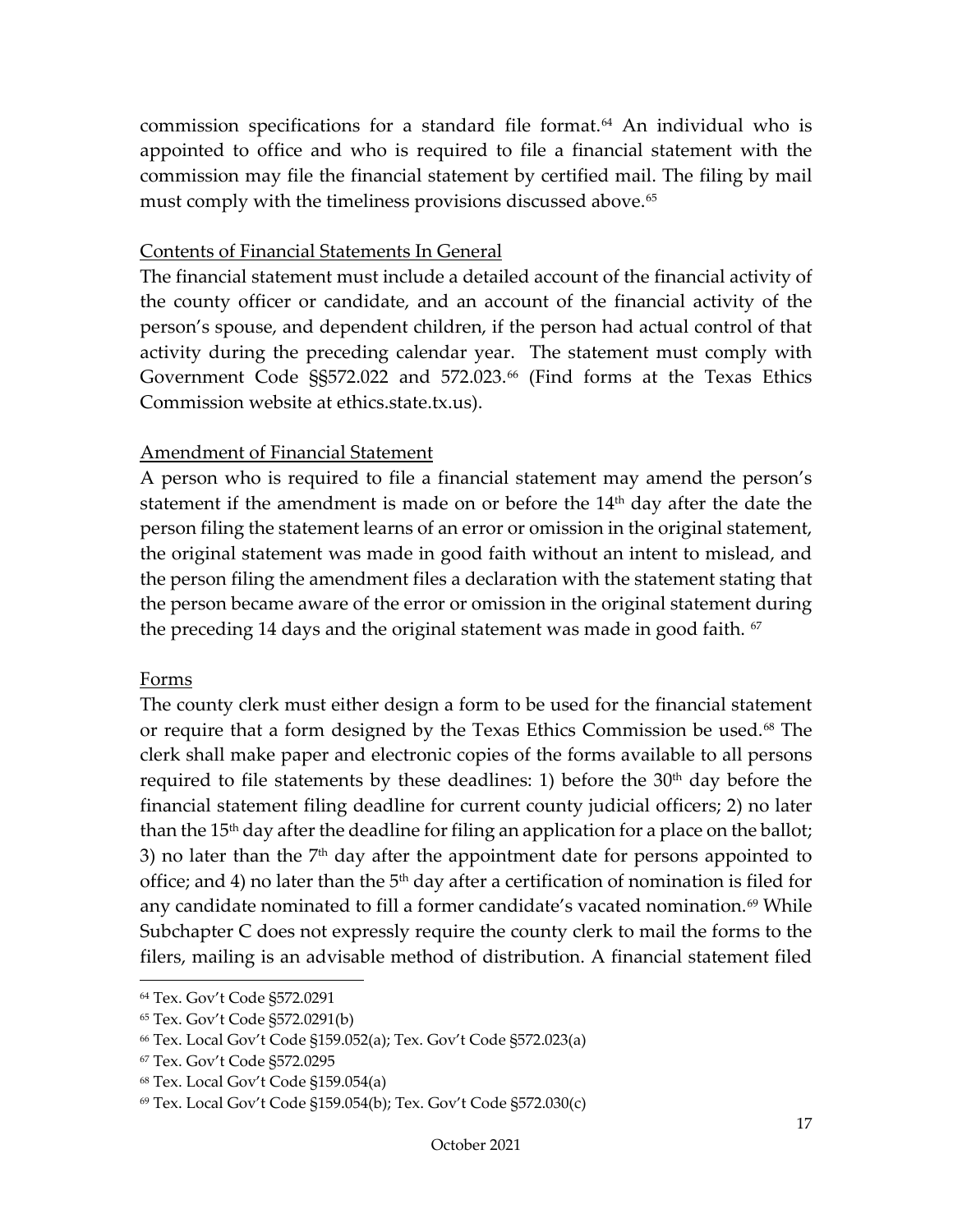with the county clerk may be filed by electronic mail. The county clerk may prescribe the manner and format for filing by electronic mail.<sup>70</sup>

#### <span id="page-20-0"></span>Reportable Items

The statutes require the account of the financial activity to include the following items<sup>[71](#page-20-2)</sup>:

- 1) a list of all occupational income, with the employer identified, or if one is self-employed, then the income sources are identified by the nature of the occupation, including identifying any person, business entity or other organization from which the county officer or candidate received a fee or retainer in exchange for future services, in cases where those services were not actually performed during the reporting period in an amount equal to or greater than the amount of the actual fee, and the category of the amount of the fee. Such a retainer would be distinguished from an agreed-upon fee for a service specified at the time the contract is made or the fee received;
- 2) identification by name and category, the number of shares of stock of any business entity held or bought and, if sold, the category of the amount of net gain or loss realized from such sale;
- 3) a list of all bonds, notes, and other commercial paper bought or held and, if sold, the category of the amount of net gain or loss realized in that sale;
- 4) identification of each source and category of the amount of income of more than \$500 per source derived from interest, dividends, royalties and rents;
- 5) identification of each person or financial institution to whom a personal note or notes totaling a financial liability of more than \$1,000 existed at any time during that year, and the category of the amount of liability;
- 6) identification by description of all beneficial interests in real property and business entities held or acquired and, if sold, the category of the amount of any net gain or loss realized from that sale;
- 7) identification of any person, business entity, or other organization from which the person, the person's spouse or dependent children received a gift

<span id="page-20-1"></span><sup>70</sup> Tex. Local Gov't Code §159.052(c)

<span id="page-20-2"></span><sup>71</sup> Tex. Local Gov't Code §159.052(a); Tex. Gov't Code §572.023(b)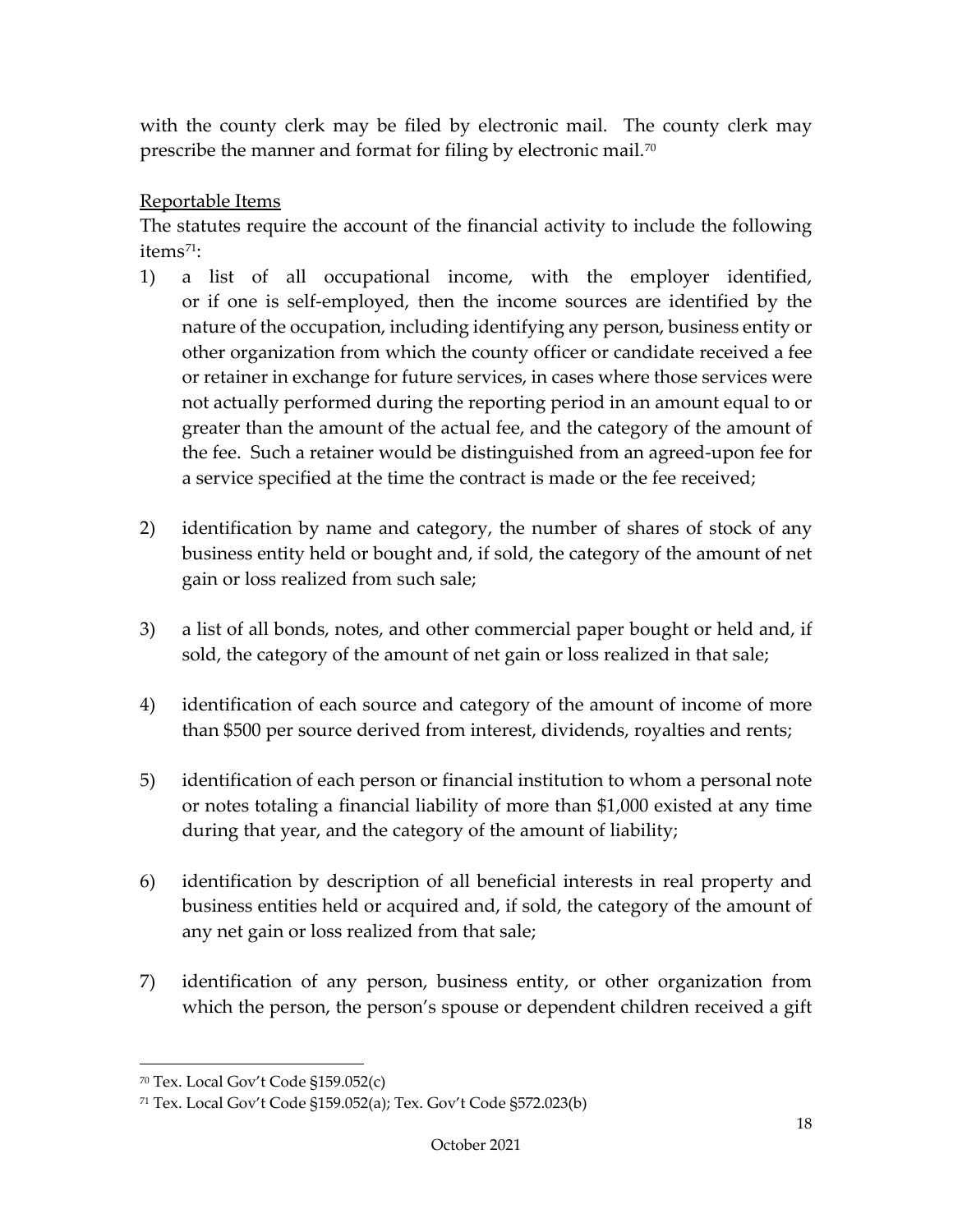of money[72](#page-21-0) or property over \$250 in value, or a series of gifts of money or property from the same source which totals more than \$250 in value, and a description of each gift, except gifts from relatives within the 2<sup>nd</sup> degree consanguinity or affinity and campaign contributions otherwise legally reported. It should be noted that a county official may be required to report some gifts of food, lodging, transportation or entertainment, under this law and ethics requirements, in order to satisfy Penal Code, §36.02;

- 8) identification of the source and category of the amount of all income received as beneficiary of a trust, other than a blind trust described in Government Code §572.023(c) and identification of each trust asset from which the beneficiary received income of more than \$500, if known by the beneficiary;
- 9) identification: (A) by description of a corporation, firm, partnership, limited partnership, limited liability partnership, professional corporation, professional association, joint venture, or other business association in which 5% or more of the outstanding ownership was held, acquired, or sold; and (B) by description and the category of the amount of all assets and liabilities of any corporation, firm, partnership, limited partnership, limited liability partnership, professional corporation, professional association, joint venture, or other business association in which 50% or more of the outstanding stock was held, acquired or sold;
- 10) a list of all boards of directors of which the person is a member, and any executive positions held in corporations, firms, partnerships, limited partnerships, limited liability partnerships, professional corporations, professional associations, joint ventures, or other business associations or proprietorships by the person, stating the name of each and position held;
- 11) identification of any person providing transportation, meals, or lodging expenses permitted under §36.07(b), Texas Penal Code, (the code "does not prohibit a public servant from accepting transportation and lodging expenses in connection with a conference or similar event in which the public servant renders services, such as addressing an audience or engaging in a seminar, to the extent that those services are more than merely perfunctory, or from accepting meals in connection with such an event"), and the amount of those

<span id="page-21-0"></span> $72$  Tex. Gov't Code §572.022 requires the description of a gift of cash or cash equivalent to include the value of the gift.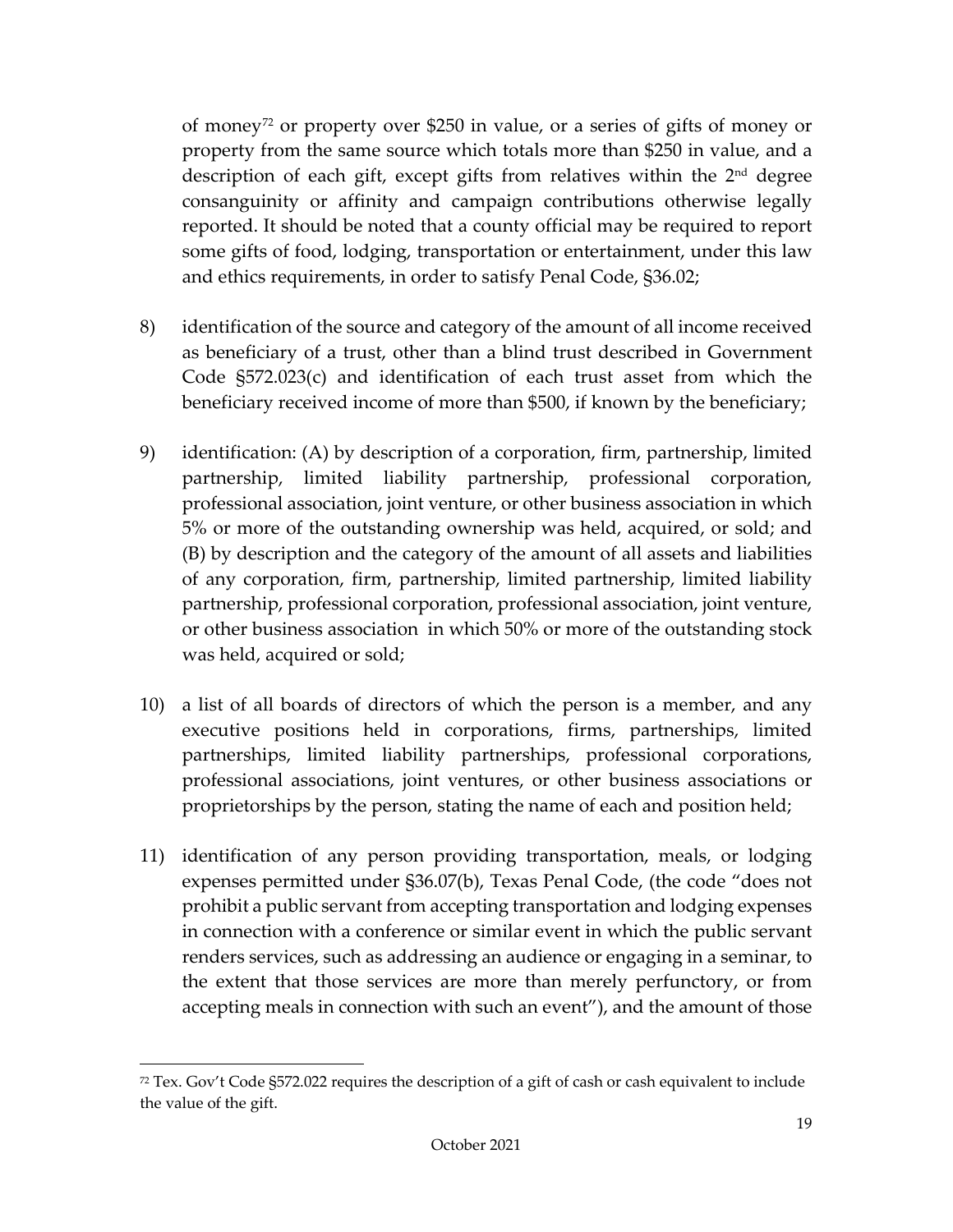expenses, other than expenditures required to be reported under Government Code Chapter 305 (Registration of Lobbyists);

- 12) any corporation, firm, partnership, limited partnership, limited liability partnership, professional corporation, professional association, joint venture, or other business association, excluding a publicly-held corporation, in which both the county officer and a person registered under Chapter 305 have an interest;
- 13) identification by name and the category of the number of shares of any mutual fund held or acquired, and if sold, the category of the amount of net gain or loss realized from the sale;
- 14) identification of each blind trust that complies with subsection (c), including the category of the fair market value of the trust, date of creation, name and address of trustee, and a statement signed by the trustee under penalty of perjury that the trustee has not revealed certain information to the filer;[73](#page-22-1) and
- 15) identification of one or more contracts if the aggregate cost of goods and services sold under the contracts exceeds \$10,000 in the reporting year. The report must include the name of all parties to the contracts. Contracts that must be identified are contracts with a governmental entity or person that contracts with a governmental entity for the sale of goods or services in the amount of \$2,500 or more, and one of the parties to the contracts is the individual's spouse, dependent child or any business entity owned by the individual, individual's spouse, dependent child when the individual or relative mentioned above independently or in conjunction with one another owns at least 50% of the business.

## <span id="page-22-0"></span>Degree of Detail Required for Reportable Items

*Categories of Value:* The statute directs that certain items are to be listed in "categories" of amounts rather than actual dollar amounts. The statute establishes the categories to be used. [74](#page-22-2)

<span id="page-22-1"></span> $73$  Tex. Gov't Code §572.023(c) describes a blind trust as one to which the trustee is a disinterested party, is not the filer, is not required to register as a lobbyist, is not a public officer or public employee, was not appointed to an office or employment by the filer or a person the filer supervises, and the trustee has complete discretion to manage the trust and to dispose of and acquire assets without consulting or notifying the filer.

<span id="page-22-2"></span><sup>74</sup> Tex. Gov't Code §572.022(a)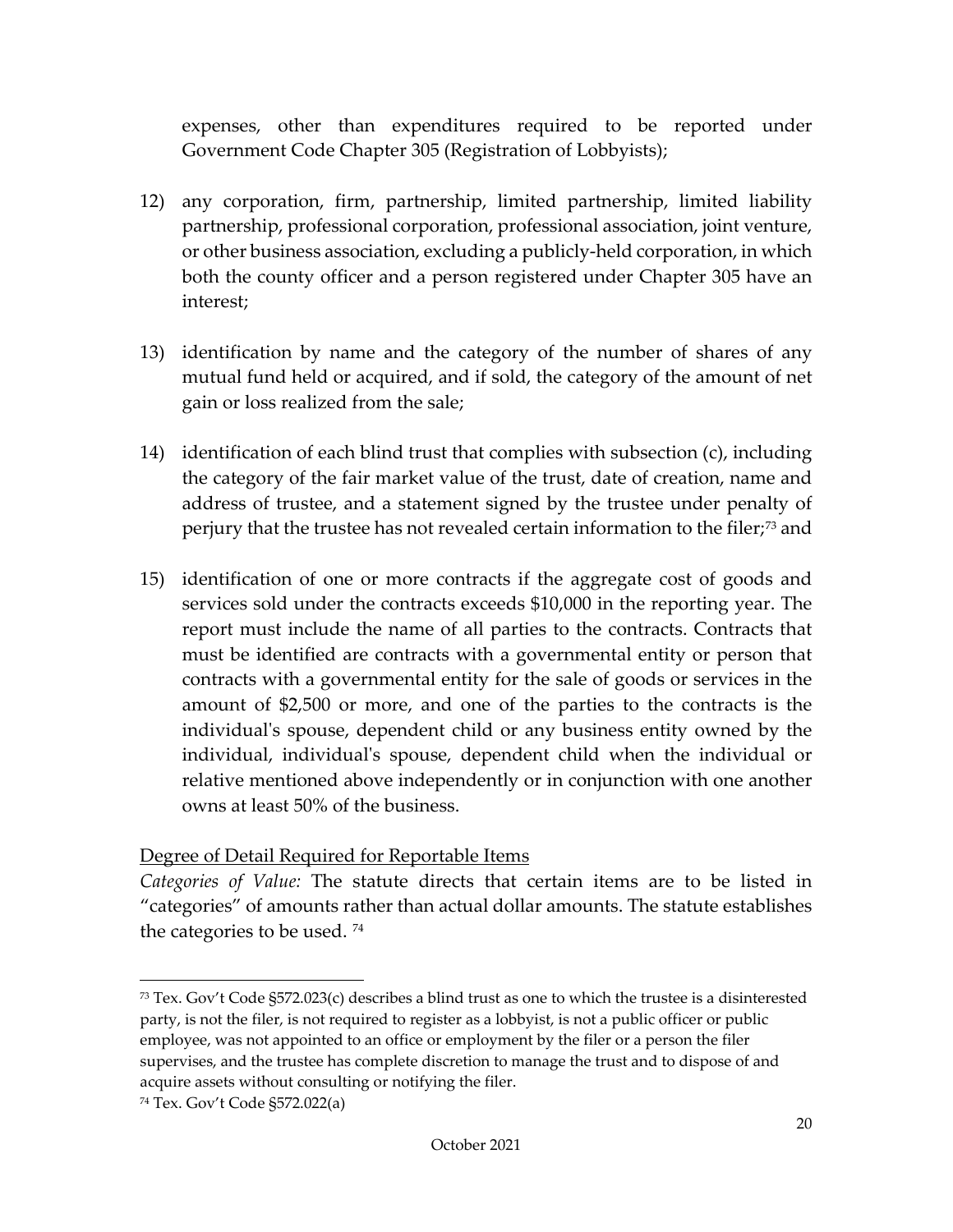*Amounts of Stock:* Similarly, the law requires that amounts of stock must be reported by category of number of shares, instead of dollar value, and the report is to reflect whether the amount is: 1) less than 100 shares; 2) at least 100 but less than 500 shares; 3) at least 500 but less than 1000 shares; 4) at least 1000 but less than 5000 shares; 5) at least 5000 but less than 10,000 shares; 6) 10,000 shares or more.<sup>[75](#page-23-2)</sup>

*Real Property:* The officer must report real property by reporting the street address, if available, or the number of lots or acres, as applicable, in each county, along with the name of the appropriate county, if the street address is not available, and the names of all persons retaining an interest in the property, other than severed mineral interests.[76](#page-23-3)

#### <span id="page-23-0"></span>Timeliness of Filing

The deadline for filing is 5:00 p.m. of the deadline day.<sup>[77](#page-23-4)</sup> See the discussion under Subchapter A "Timeliness of Filing" for the extension of a deadline that falls on a weekend or holiday and the discussion of the "mailbox rule."

A person is considered to have timely filed a financial statement providing the statement is personally delivered not later than 5:00 p.m. of the last day for filing the statement or the county clerk with whom the statement is required to be filed has adopted rules and procedures to provide for the electronic filing of the statement and the statement is electronically filed in accordance with those rules and procedures not later than midnight of the last day for filing the statement<sup>[78](#page-23-5)</sup>

#### <span id="page-23-1"></span>Records Maintenance and Access

Financial statements filed under Subchapter C are public information and the county clerk or Ethics Commission must maintain the records in a manner accessible to the public during regular business hours.<sup>[79](#page-23-6)</sup> Until the first anniversary of the filing date of the statement, each time a person requests to see a financial statement, excluding the county clerk, the clerk's employees acting on official business, or commission employees, the clerk shall note and maintain in the file a listing of the requesting person's name and address, who that person represents, and the date of the request.[80](#page-24-1)

<sup>75</sup> Tex. Gov't Code §572.022(b)

<span id="page-23-2"></span><sup>76</sup> Tex. Gov't Code §572.022(c)

<span id="page-23-3"></span><sup>77</sup> Tex. Local Gov't Code §159.053(b); Tex. Gov't Code §572.029

<span id="page-23-4"></span><sup>78</sup> Tex. Local Gov't Code §159.053(c)

<span id="page-23-5"></span><sup>79</sup> Tex. Local Gov't Code §159.055(a); Tex. Gov't Code §572.032(a)

<span id="page-23-6"></span><sup>80</sup> Tex. Local Gov't Code §159.055(c); Tex. Gov't Code §572.032(b)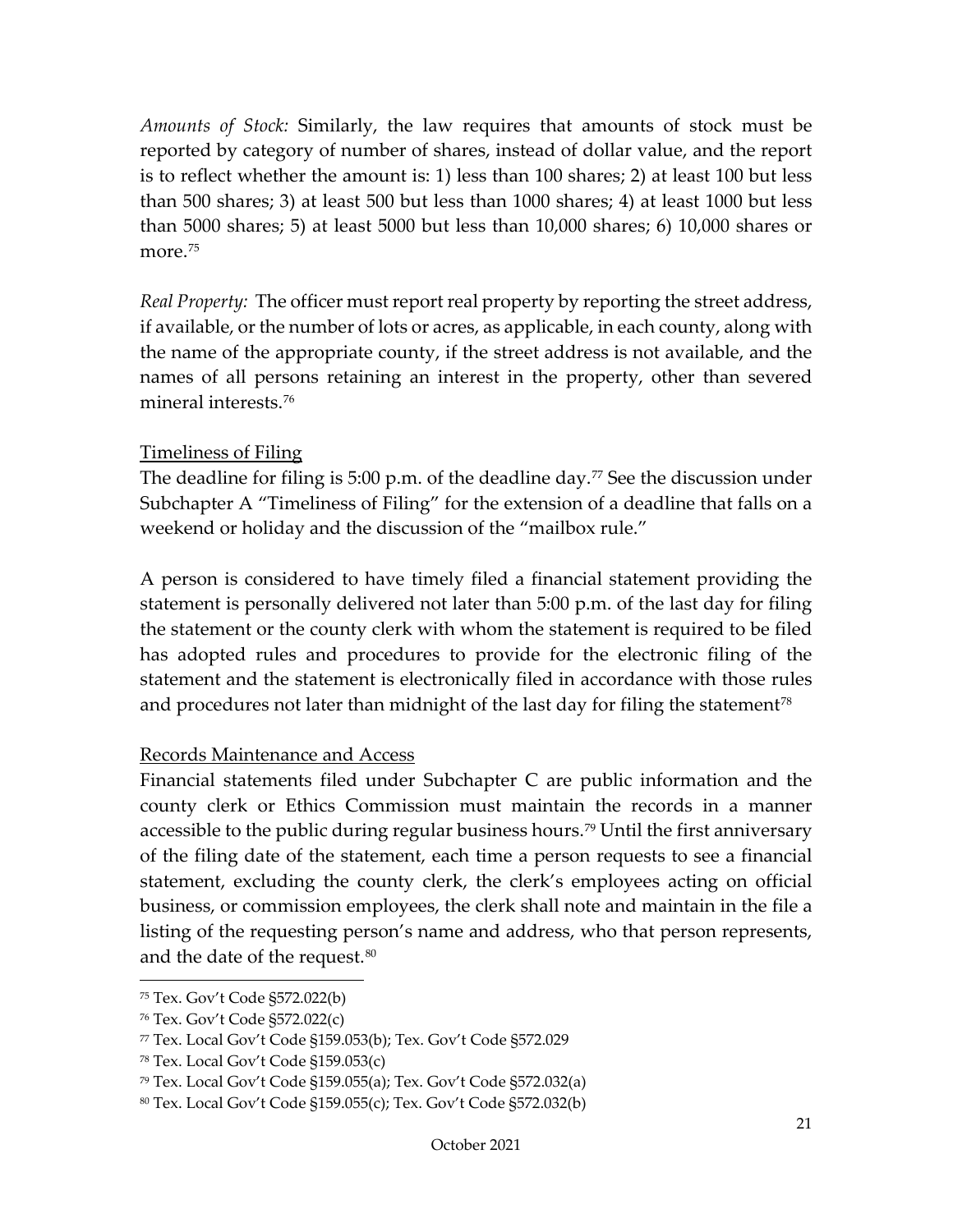The county clerk or Ethics Commission may destroy each financial statement filed by a county judicial officer after the second anniversary of the date the person ceases to hold office, and must destroy the document if the second anniversary has lapsed and the former county judicial officers so requests.<sup>[81](#page-24-2)</sup>

The county clerk or the Ethics Commission shall remove the home address and names of the dependent children of the officer or candidate from the financial statement, and from any county or commission record derived from the financial statement, before that statement or record is made available to the public.<sup>[82](#page-24-3)</sup> This certain individuals against a judge or members of a judge's family because of a judge's decision in a given case or legal action.

#### <span id="page-24-0"></span>Penalties

## *Criminal Penalty*

A county judicial officer, or candidate for that office, commits a Class B misdemeanor if the person knowingly fails to file the required financial statement.<sup>[83](#page-24-4)</sup> Unlike Subchapters A and B of Chapter 159, Subchapter C does not contain any express defenses to prosecution.

#### *Civil Penalty*

No civil penalty is provided in Subchapter C for a late filing with the county clerk.

However, a person who chooses to file with the Ethics Commission and who fails to file timely is subject to civil penalties by the commission.<sup>[84](#page-24-5)</sup>

Venue for an offense within the Ethics Commission's jurisdiction is in Travis County as well as any other county in which it may be prosecuted.<sup>[85](#page-24-6)</sup>

<span id="page-24-2"></span><span id="page-24-1"></span><sup>81</sup> Tex. Local Gov't Code §159.055(d); Tex. Gov't Code §572.032(c)

<span id="page-24-3"></span><sup>82</sup> Tex. Local Gov't Code §159.055(b)

<span id="page-24-4"></span><sup>83</sup> Tex. Local Gov't Code §159.056

<span id="page-24-5"></span><sup>84</sup> Tex. Gov't Code §572.033

<span id="page-24-6"></span><sup>85</sup> Tex. Gov't Code §572.008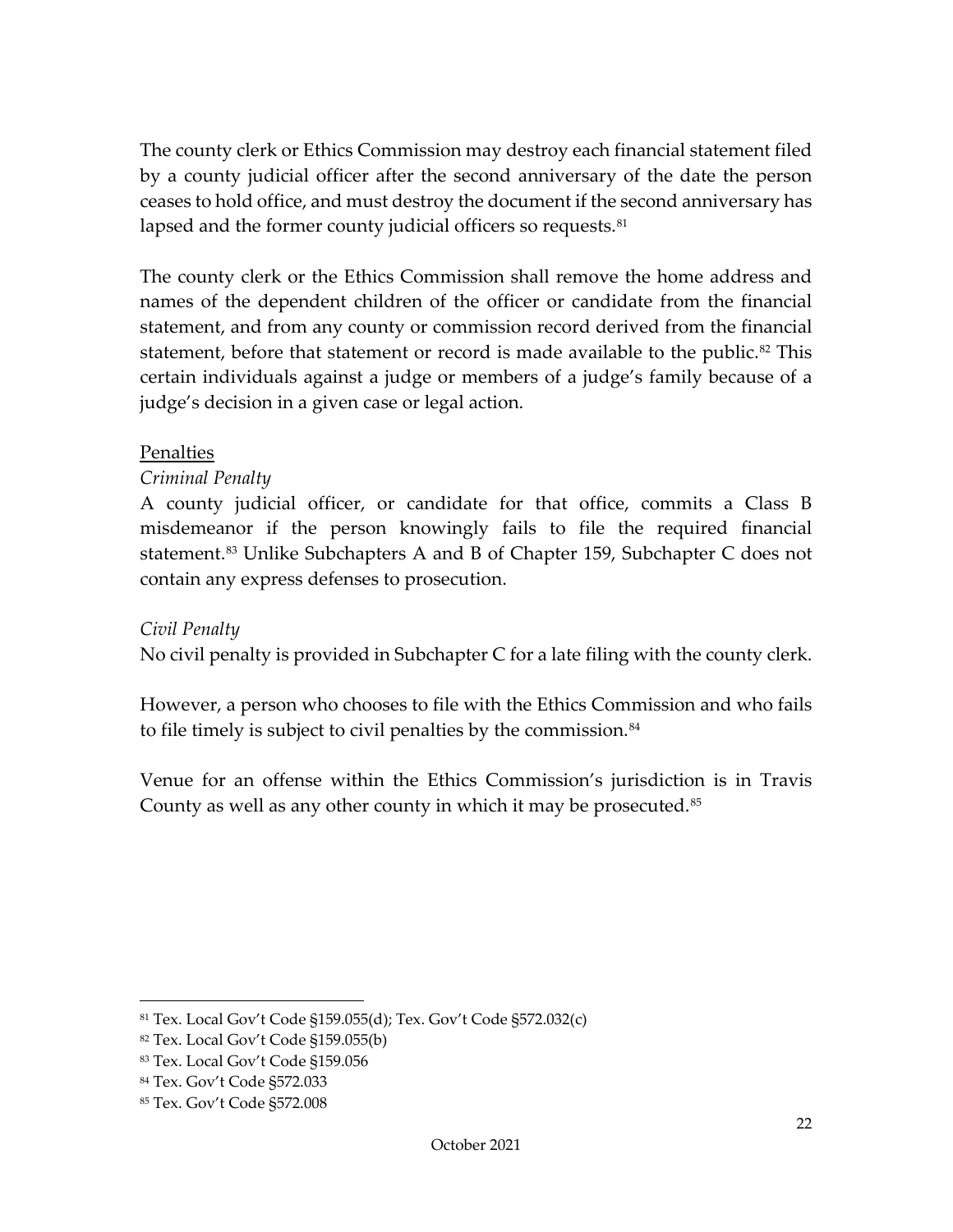## <span id="page-25-0"></span>**Subchapter D PROTECTION FOR JUDICIAL OFFICERS[86](#page-25-1)**

On receiving notice from the Office of Court Administration of a county attorney's or state judge's qualifications for office or on receipt of a written request from a county attorney, state judge, spouse of a county attorney, family member of a state judge, or a candidate for the office of county attorney or state judge, the county clerk must remove or redact the residence address of the county attorney, state judge, spouse of a county attorney, family member of a state judge, or candidate for office of county attorney or state judge from any financial disclosure report filed under Chapter 159 before it is made available to the public. $87$ 

A county attorney is defined to mean a county attorney whose jurisdiction includes any criminal law or child protective services matter.<sup>[88](#page-25-3)</sup> A state judge is defined by the Election Code as: a judge, former judge, or retired judge of an appellate court, a district court, a constitutional county court, a county court at law, or a statutory probate court; an associate judge appointed under Chapter 201, Family Code, or a retired or former associate judge appointed under that chapter; a magistrate or associate judge appointed under Chapter 54 or 54A, Government Code; a justice of the peace; or a municipal court judge.<sup>[89](#page-25-4)</sup> "Family member" is defined as the officer's or candidate's spouse, minor child or adult child who lives in the officeholder's or candidate's home.<sup>[90](#page-25-5)</sup>

<span id="page-25-1"></span><sup>86</sup> Tex. Local Gov't Code §159.071.

<span id="page-25-2"></span> $87$  Tex. Local Gov't Code §159.071(b), amended by SB 1134, 87<sup>th</sup> (R) Leg., effective Sept. 1, 2021.

<span id="page-25-3"></span><sup>88</sup> Tex. Local Gov't Code §159.071(a)(1)

<span id="page-25-4"></span><sup>89</sup> Tex. Local Gov't Code §159.071(a)(3), Tex. Election Code §1.005(18-a)

<span id="page-25-5"></span><sup>90</sup> Tex. Local Gov't Code §159.071(a)(2), added by SB 1134, 87<sup>th</sup> (R) Leg., effective Sept. 1. 2021.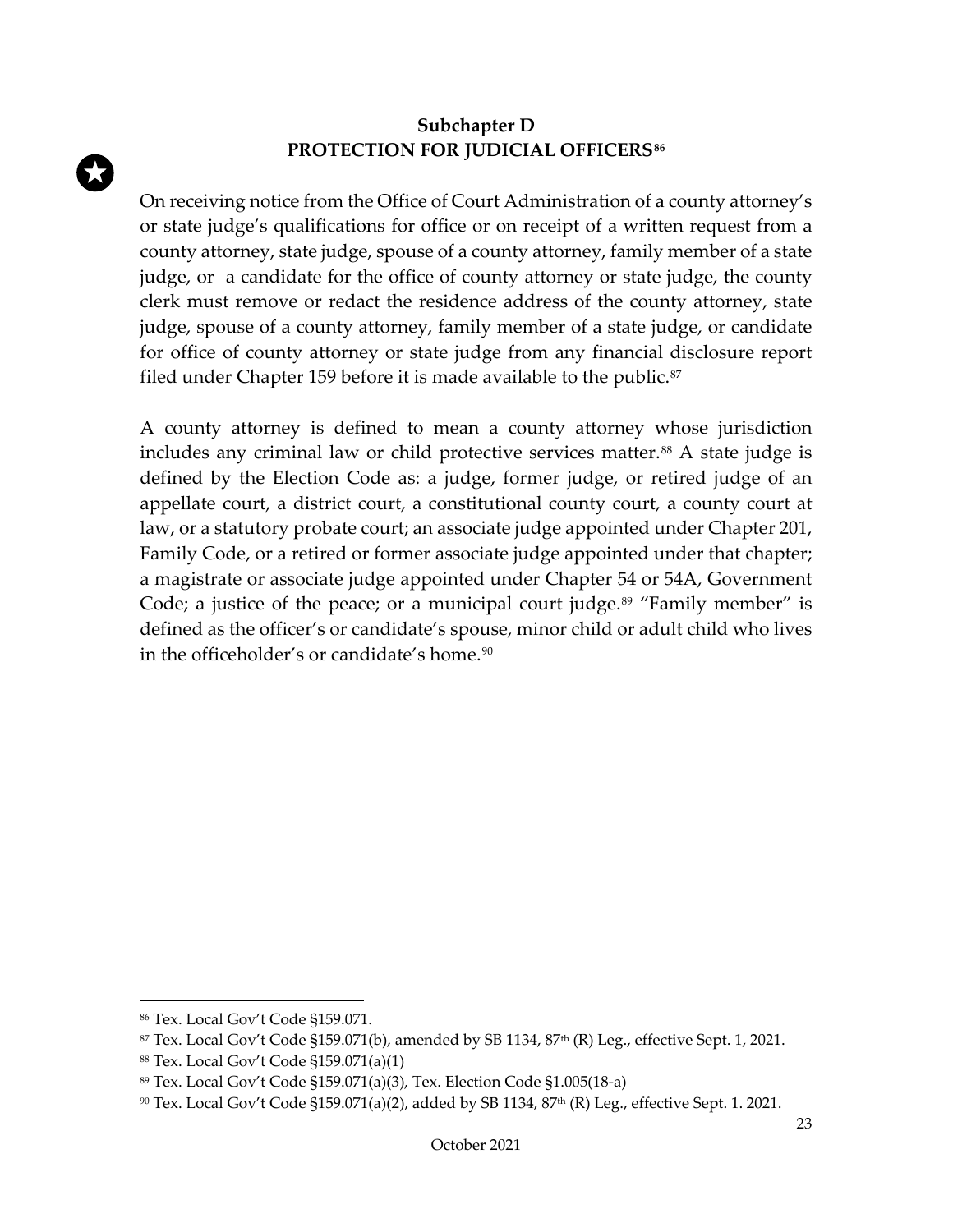#### <span id="page-26-0"></span>**TEXAS LOCAL GOVERNMENT CODE CHAPTER 159**

#### <span id="page-26-1"></span>SUBCHAPTER A. FINANCIAL DISCLOSURE BY CERTAIN COUNTY OFFICERS

Sec. 159.001. APPLICABILITY OF SUBCHAPTER. This subchapter applies only to:

(1) a county officer or candidate for a county office of a county with a population of 100,000 or more; or

(2) a justice of the peace or a candidate for the office of justice of the peace of a county with a population of 125,000 or more.

Sec. 159.002. DEFINITION. In this subchapter, "county officer" means a county judge, county commissioner, or county attorney.

Sec. 159.003. FINANCIAL STATEMENT REQUIRED. (a) A county officer, candidate for a county office, justice of the peace, or candidate for the office of justice of the peace shall file a financial statement as required by this subchapter.

(b) The statement must:

(1) be filed with the county clerk of the county in which the officer, justice, or candidate resides; and

(2) comply with Sections 572.022 and 572.023, Government Code, and with any order of the commissioners court of the county requiring additional disclosures.

(c) The statement may be filed with the county clerk by electronic mail. The county clerk may prescribe the manner and format for filing by electronic mail.

Sec. 159.004. FILING DATES; TIMELINESS OF FILING. (a) A county officer or justice of the peace shall file the financial statement required by this subchapter within the time prescribed by Section 572.026, Government Code. A candidate for office as a county officer or justice of the peace shall file the financial statement required by this subchapter within the time prescribed by Section 572.027, Government Code.

(b) Except as provided in Subsection (e), the timeliness of the filing is governed by Section 572.029, Government Code.

(c) A county officer or justice of the peace may request the county clerk to grant an extension of time of not more than 60 days for filing the statement. The county clerk shall grant the request if it is received before the filing deadline or if a timely filing or request for extension is prevented because of physical or mental incapacity. The county clerk may not grant more than one extension to a person in one year except for good cause shown.

(d) The county clerk may not grant an extension to a candidate for office as a county officer or justice of the peace.

(e) A person is considered to have timely filed a financial statement under this subchapter if:

(1) the statement is personally delivered not later than  $5$  p.m. of the last day for filing the statement; or

(2) the county clerk with whom the statement is required to be filed has adopted rules and procedures to provide for the electronic filing of the statement and the statement is electronically filed in accordance with those rules and procedures not later than midnight of the last day for filing the statement.

(f) A county clerk may adopt rules and procedures under this section relating only to the manner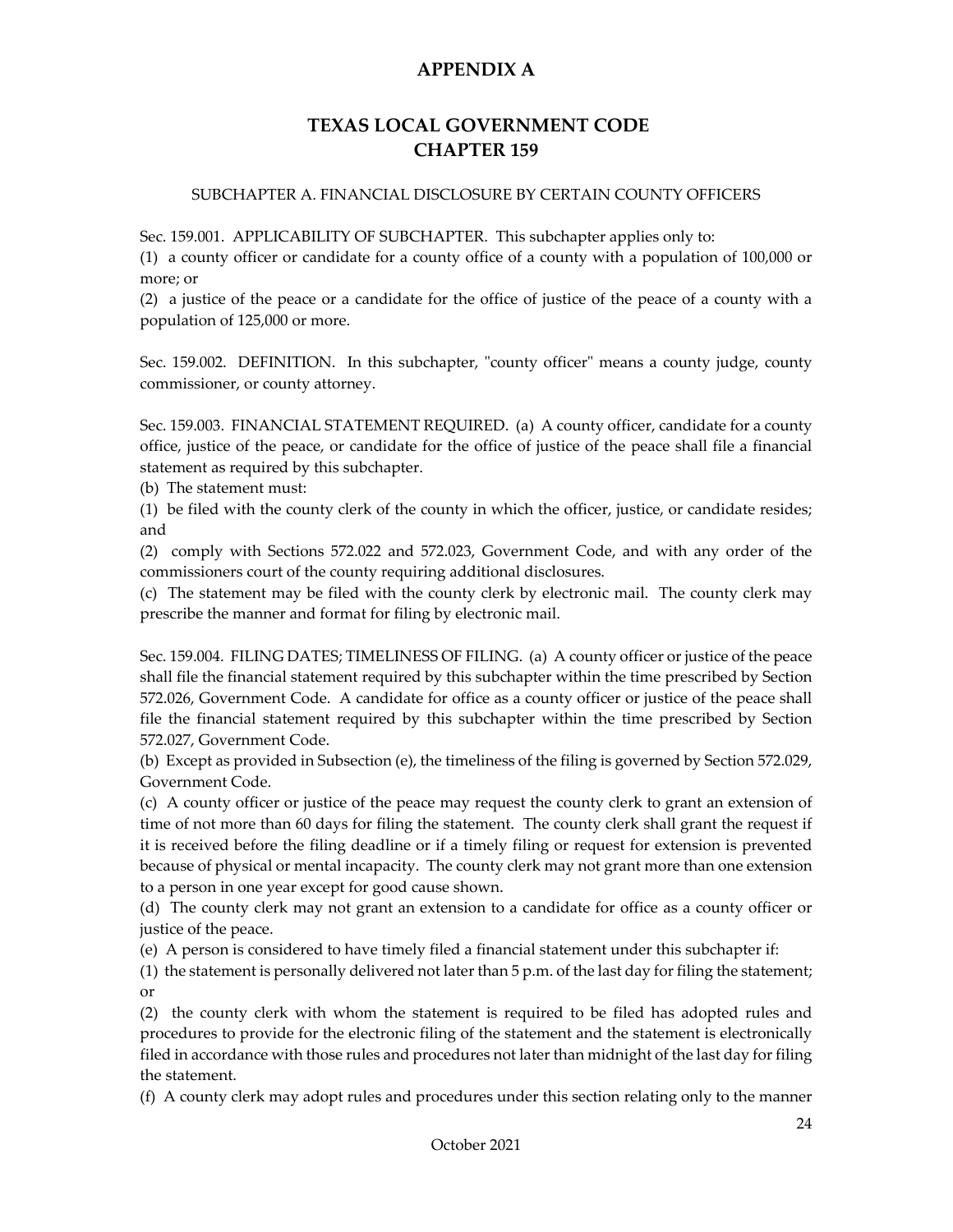in which a person must electronically file a financial statement and the required format of an electronically filed statement.

Sec. 159.005. PREPARATION OF FORMS. (a) The county clerk may:

(1) design a form to be used for filing the financial statement required by this subchapter; or

(2) require that a form designed by the Texas Ethics Commission under Chapter 572, Government Code, be used for filing the financial statement.

(b) The county clerk shall mail or, at the request of the person required to file under this subchapter, send by electronic mail, the form to each person required to file under this subchapter within the time prescribed by Section 572.030(c), Government Code.

Sec. 159.006. DUPLICATE STATEMENTS. If a person has filed a financial statement under one provision of this subchapter covering the preceding calendar year, the person is not required to file a financial statement required under another provision of this subchapter to cover that same year if, before the deadline for filing the statement under the other provision, the person notifies the county clerk in writing that the person has already filed a financial statement under this subchapter to cover that year.

Sec. 159.007. PUBLIC ACCESS TO STATEMENTS. (a) Financial statements filed under this subchapter are public records. The county clerk shall maintain the statements in separate alphabetical files and in a manner that is accessible to the public during regular office hours.

(b) During the one-year period following the date of filing of a financial statement, each time a person, other than the county clerk or an employee of the county clerk who is acting on official business, requests to see the financial statement, the county clerk shall place in the file a statement of the person's name and address, whom the person represents, and the date of the request. The county clerk shall retain that statement in the file for one year after the date the requested financial statement is filed.

(c) The county clerk may, and on notification from a former county officer, justice of the peace, or candidate shall, destroy any financial statements filed by the officer, justice, or candidate two years after the date the person ceases to be an officer, justice, or candidate, as applicable.

Sec. 159.0071. NOTIFICATION TO PROSECUTING ATTORNEY. The county clerk of each county in which a person is required to file a financial statement under this chapter shall maintain a list of the county officers, candidates for county office, justices of the peace, and candidates for the office of justice of the peace required to file the financial statement. Not later than the 10th day after each applicable filing deadline, the county clerk shall provide to the county attorney or criminal district attorney a copy of the list showing for each county officer, candidate for county office, justice of the peace, and candidate for justice of the peace:

(1) whether the officer, justice, or candidate timely filed a financial statement as required by this subchapter;

(2) whether the officer, justice, or candidate timely requested and was granted an extension of time to file as provided for by Section 159.004 and the new due date for each such officer, justice, or candidate; or

(3) whether the officer, justice, or candidate did not timely file a financial statement or receive an extension of time.

Sec. 159.008. CRIMINAL PENALTY. (a) A county officer, candidate for county office, justice of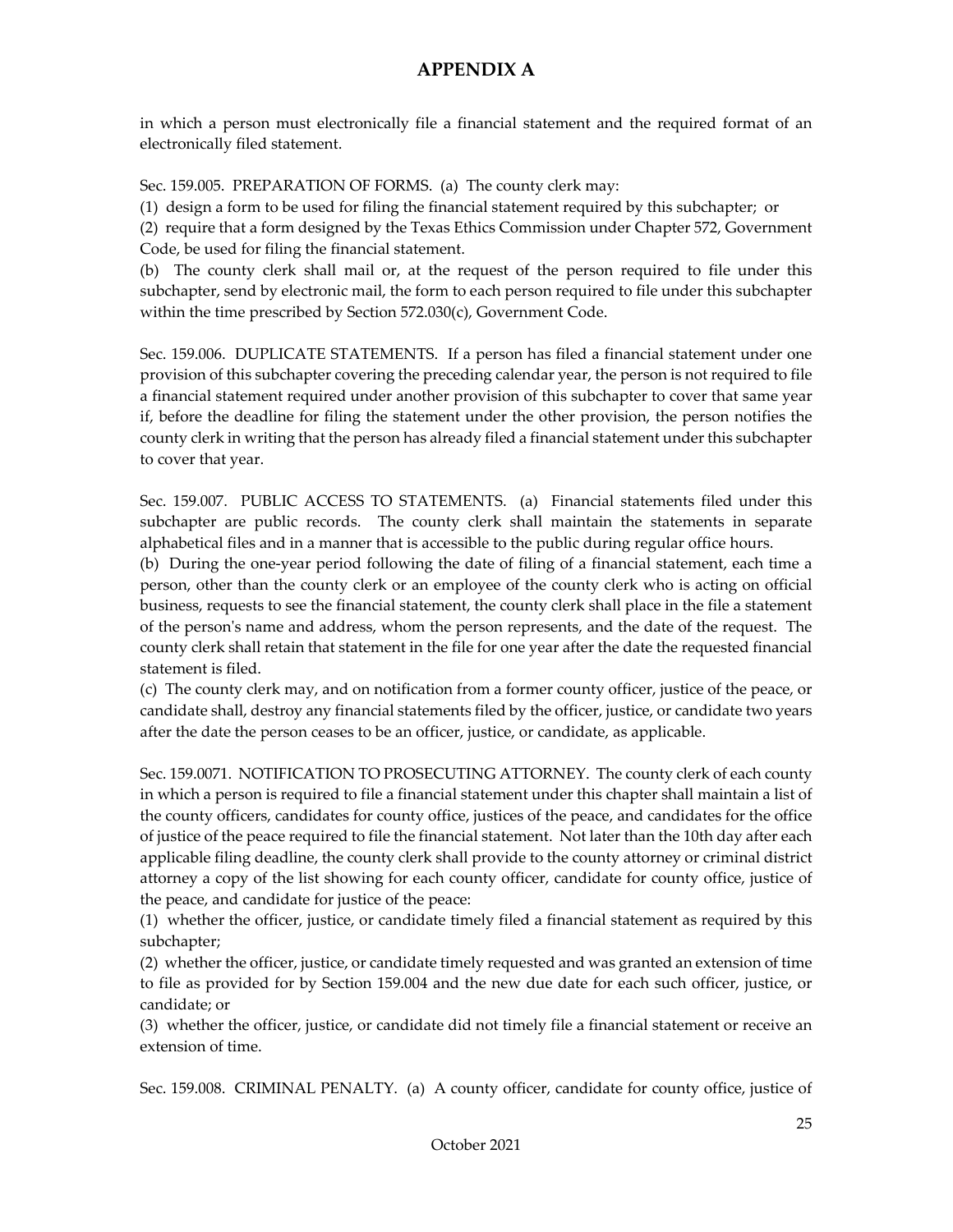the peace, or candidate for the office of justice of the peace commits an offense if the officer, justice, or candidate knowingly fails to file a financial statement as required by this subchapter.

(b) An offense under this section is a Class B misdemeanor.

(c) It is a defense to prosecution under this section that the officer, justice, or candidate did not receive copies of the financial statement form required to be mailed to the officer, justice, or candidate by this subchapter.

Sec. 159.009. VENUE. An offense under this subchapter, including perjury, may be prosecuted in any county in which it may be prosecuted under the Code of Criminal Procedure.

Sec. 159.010. CIVIL PENALTY. (a) A person who determines that a person required to file a financial statement under this subchapter has failed to do so may notify in writing:

(1) the county attorney or criminal district attorney; or

(2) the district attorney, if the person required to file the statement is the county attorney.

(b) On receipt of a written notice under Subsection (a), the county attorney, district attorney, or criminal district attorney shall determine from any available evidence whether the person to whom the notice relates has failed to file a statement. On making that determination, the county attorney, district attorney, or criminal district attorney shall immediately mail by certified mail a notice of the determination to the person responsible for filing the statement.

(c) If the person responsible for filing the statement fails to file the statement before the 30th day after the person receives the notice under Subsection (b), the person is civilly liable to the county for an amount not to exceed \$1,000.

(d) A penalty paid under this section shall be deposited to the credit of the general fund of the county.

(e) This section is cumulative of any other available sanctions for late filings of statements.

#### SUBCHAPTER B. FINANCIAL DISCLOSURE BY OTHER COUNTY OFFICERS AND EMPLOYEES

Sec. 159.031. COUNTY COVERED BY SUBCHAPTER. This subchapter applies only to a county with a population of 125,000 or more.

Sec. 159.032. DEFINITIONS. In this subchapter:

(1) "County officer" means a sheriff, county tax assessor-collector, county clerk, district clerk, county treasurer, county auditor, or county purchasing agent. The term does not include a county officer as defined by Section 159.002.

(2) "Precinct officer" means a constable.

(3) "County judicial officer" means a justice of the peace or a master, magistrate, or referee appointed by a justice of the peace.

(4) "County employee" does not include a person covered by Subdivision (1), (2), or (3).

Sec. 159.033. FINANCIAL DISCLOSURE REPORTING SYSTEM. (a) The commissioners court of the county may adopt by order a financial disclosure reporting system for county officers, precinct officers, county judicial officers, candidates for those offices, and county employees.

(b) The commissioners court shall prescribe the items required to be reported and the times the report is due.

(c) If reporting is required, the commissioners court may restrict the reporting requirement to a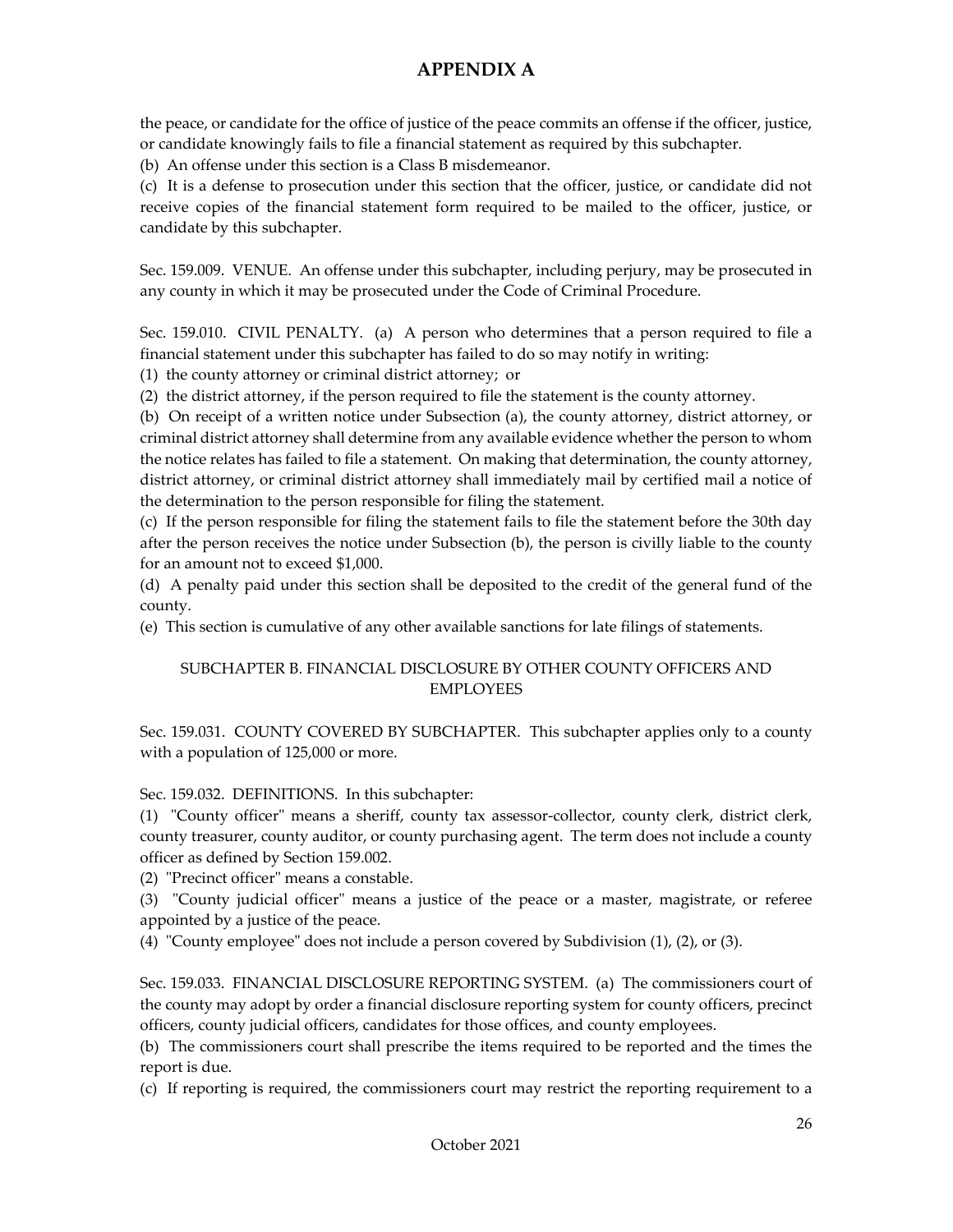limited part of county employees if all employees with similar jobs are required to report.

Sec. 159.034. FILING REQUIREMENT. (a) The commissioners court may require the report to be filed with the clerk of the commissioners court, the county auditor, or any other county officer. However, the commissioners court may require the report to be filed with the county clerk or other elected county officer only if the county clerk or elected county officer consents to the imposition of that duty.

(b) The commissioners court may not require records filed under this subchapter to be maintained for more than one year and may require the authority with whom the records are filed to destroy the records after one year.

(c) A person required by order of the commissioners court to file a report under this subchapter is considered to have complied with the order if the person files with the authority prescribed by the commissioners court a report that complies with the requirements of Chapter 572, Government Code.

(d) A report filed under this subchapter may be filed by electronic mail. The authority with whom the report is filed may prescribe the manner and format for filing by electronic mail.

Sec. 159.0341. TIMELINESS OF FILING. (a) A person is considered to have timely filed a report under this subchapter if:

(1) the report is filed in accordance with Section 572.029, Government Code;

(2) the report is personally delivered not later than 5 p.m. of the last day for filing the report; or

(3) the officer with whom the report is required to be filed has adopted rules and procedures to provide for the electronic filing of the report and the report is electronically filed in accordance with those rules and procedures not later than midnight of the last day for filing the report.

(b) An officer with whom a report is required to be filed under this subchapter may adopt rules and procedures under this section relating only to the manner in which a person must electronically file a report and the required format of an electronically filed report.

Sec. 159.035. CIVIL PENALTY. (a) If a report is determined to be late, the person responsible for filing the report is civilly liable to the county for \$100. The county attorney or the district or criminal district attorney with civil jurisdiction may not initiate suit for the penalty until the 10th day after the date a notice concerning the late report is mailed to the person. If the report is filed and the penalty is paid before the 10th day after the date of the mailing, the authority with whom the report is filed shall notify the county attorney or the district or criminal district attorney, and the civil suit under this section may not be initiated.

(b) A penalty paid under this section shall be deposited to the credit of the general fund of the county.

Sec. 159.036. CRIMINAL PENALTY. (a) An officer, candidate, or employee required to file a report by an order adopted under this subchapter commits an offense if the person knowingly fails to file the report as required by the order.

(b) An offense under this section is a Class B misdemeanor.

(c) It is a defense to prosecution under this section that the person has filed the required report and paid a civil penalty as provided by this subchapter.

#### SUBCHAPTER C. FINANCIAL DISCLOSURE BY COUNTY JUDICIAL OFFICERS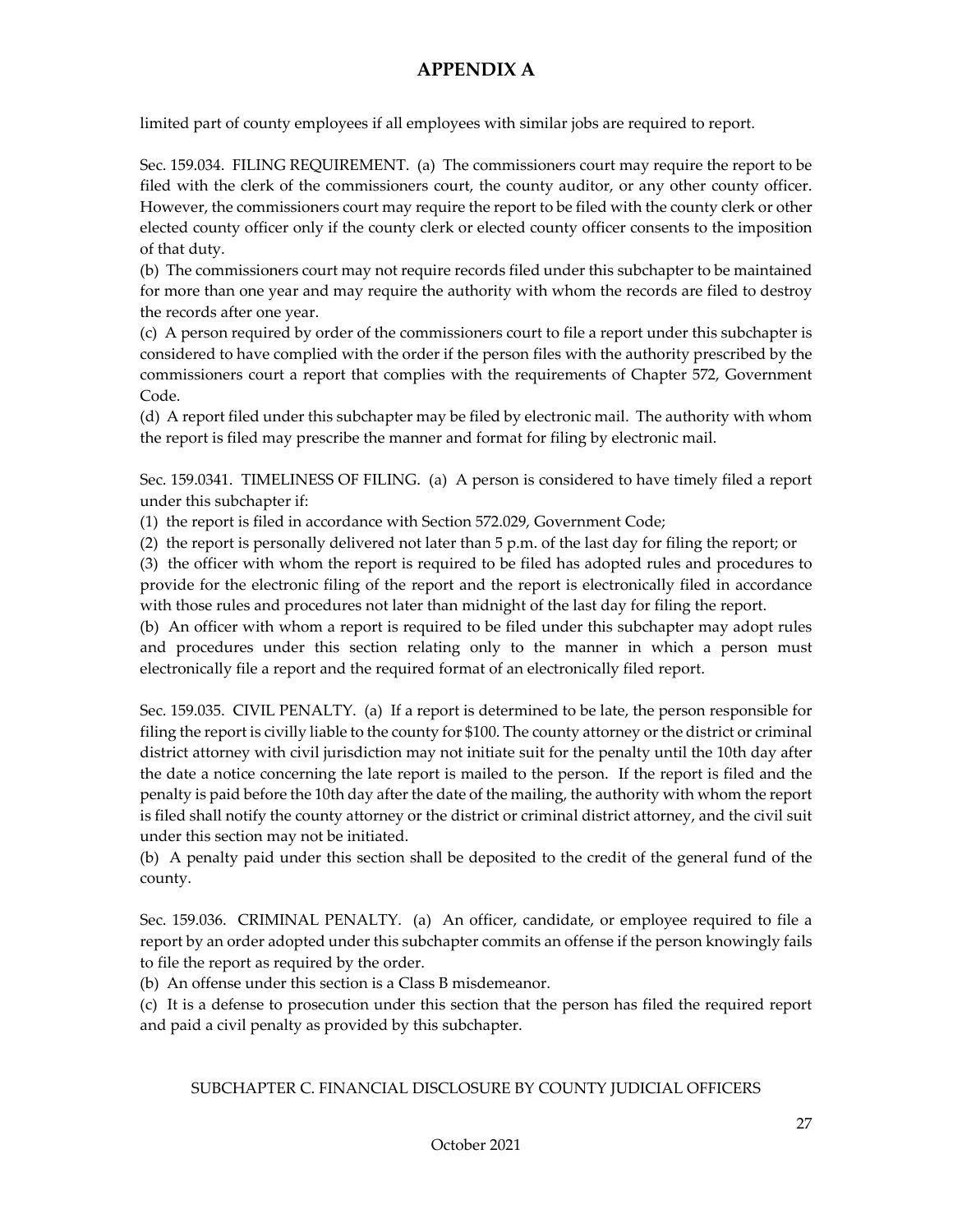Sec. 159.051. DEFINITIONS. In this subchapter:

(1) "Commission" means the Texas Ethics Commission.

(2) "County judicial officer" means the judge of a statutory county court or statutory probate court.

Sec. 159.052. FILING REQUIREMENT. (a) A county judicial officer or a candidate for office as a county judicial officer shall file with the county clerk or the commission a financial statement that complies with Sections 572.022 and 572.023, Government Code.

(b) A county judicial officer or candidate who files a financial statement with the commission shall file with the county clerk a document stating that the officer or candidate is filing the financial statement with the commission. The document must be filed by the deadline for filing the financial statement.

(c) A financial statement filed with the county clerk may be filed by electronic mail. The county clerk may prescribe the manner and format for filing by electronic mail under this subsection.

Sec. 159.053. FILING DATES; TIMELINESS OF FILING. (a) A county judicial officer shall file the financial statement required by this subchapter within the time prescribed by Section 572.026, Government Code. A candidate for office as a county judicial officer shall file the financial statement required by this subchapter within the time prescribed by Section 572.027, Government Code.

(b) Except as provided in Subsection (c), the timeliness of the filing is governed by Section 572.029, Government Code.

(c) A person is considered to have timely filed a financial statement under this subchapter if:

(1) the statement is personally delivered not later than  $5$  p.m. of the last day for filing the statement; or

(2) the county clerk with whom the statement is required to be filed has adopted rules and procedures to provide for the electronic filing of the statement and the statement is electronically filed in accordance with those rules and procedures not later than midnight of the last day for filing the statement.

Sec. 159.054. PREPARATION OF FORMS. (a) The county clerk may:

(1) design a form to be used for filing the financial statement required by this subchapter; or

(2) require that a form designed by the commission under Chapter 572, Government Code, be used for filing the financial statement.

(b) The county clerk shall make paper and electronic copies of the form available to each person required to file under this subchapter within the time prescribed by Section 572.030(c), Government Code.

Sec. 159.055. PUBLIC ACCESS TO STATEMENTS. (a) Except as provided by Subsection (b), a financial statement filed under this subchapter or a document filed under Section 159.052(b) is a public record. The county clerk or the commission shall maintain the financial statements or documents in a manner that is accessible to the public during regular business hours.

(b) The county clerk or the commission shall remove the officer's or candidate's home address and the names of the officer's or candidate's dependent children from the officer's or candidate's financial statement and any county or commission record derived from the financial statement before the statement or record is made available to a member of the public.

(c) Until the first anniversary of the date a financial statement is filed, each time a person requests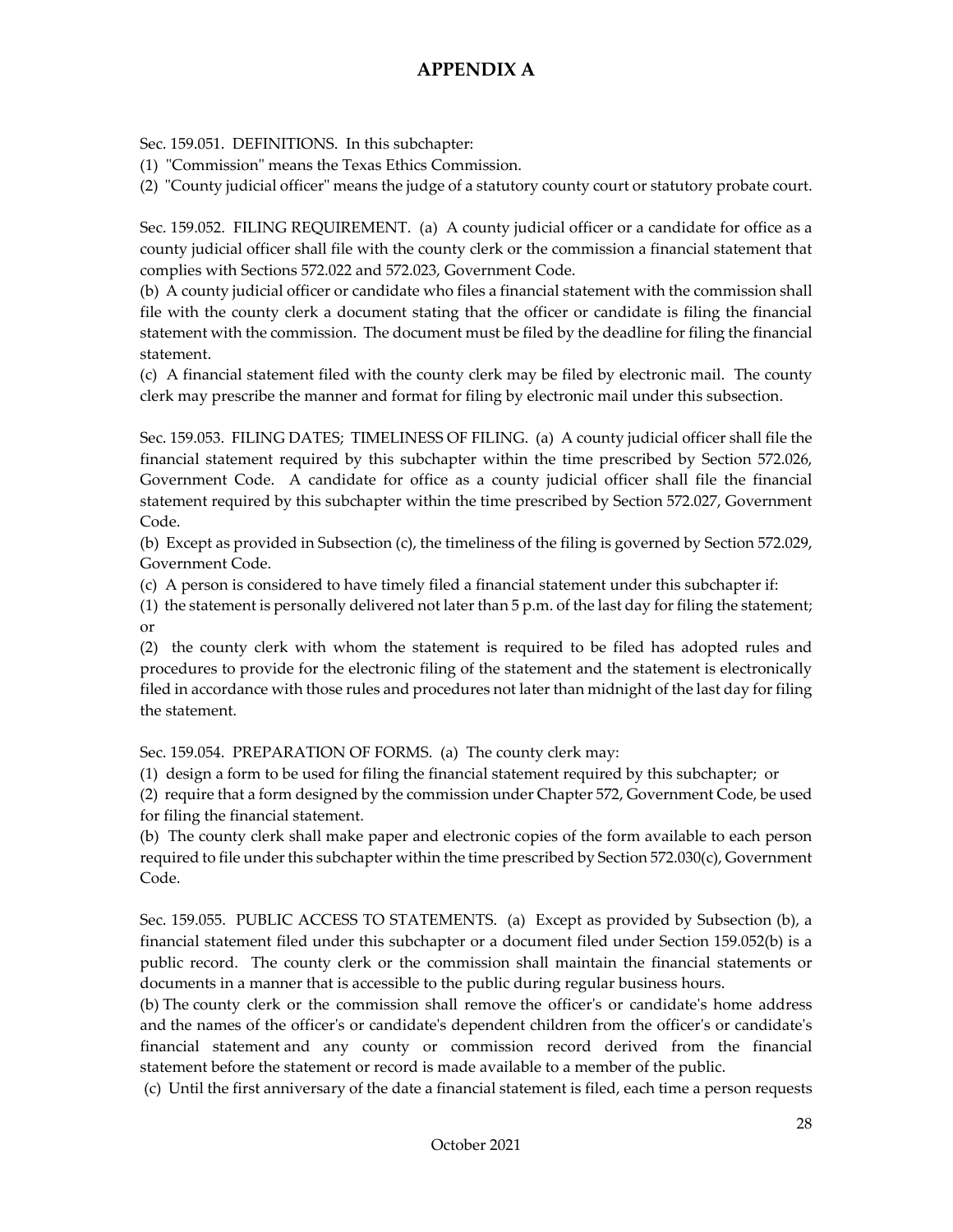to see the financial statement, excluding the county clerk or an employee of the county clerk or the commission, acting on official business, the county clerk or the commission shall place in the file a statement of the person's name and address, whom the person represents, and the date of the request. The county clerk or the commission shall maintain that statement in the file until the first anniversary of the date the financial statement is filed.

(d) After the second anniversary of the date a person ceases to be a county judicial officer, the county clerk or the commission may and on notification from the former officer shall destroy each financial statement filed by the officer.

Sec. 159.056. FAILURE TO FILE; CRIMINAL PENALTY. (a) A person commits an offense if the person:

- (1) is a county judicial officer or a candidate for office as a county judicial officer; and
- (2) knowingly fails to file a financial statement as required by this subchapter.
- (b) an offense under this section is a Class B misdemeanor.

#### SUBCHAPTER D. PROTECTION FOR JUDICIAL OFFICERS

Sec. 159.071 OMISSION OF ADDRESS.

(a) In this section:

(1) "County attorney" means a county attorney whose jurisdiction includes any criminal law or child protective services matter.

(2) "Family member" has the meaning assigned by Section 31.006, Finance Code.

(3) "State judge" has the meaning assigned by **Section 1.005**, Election Code.

(b) On receiving notice from the Office of Court Administration of the Texas Judicial System of a county attorney's or state judge's qualifications for office or on receipt of a written request from a county attorney, state judge, spouse of a county attorney, family member of a state judge, or candidate for the office of county attorney or state judge, the county clerk shall remove or redact the residence address of the county attorney, state judge, spouse of a county attorney, family member of a state judge, or candidate for the office of county attorney or state judge from any report filed under this chapter by the county attorney, state judge, or candidate before the statement is made available to a member of the public.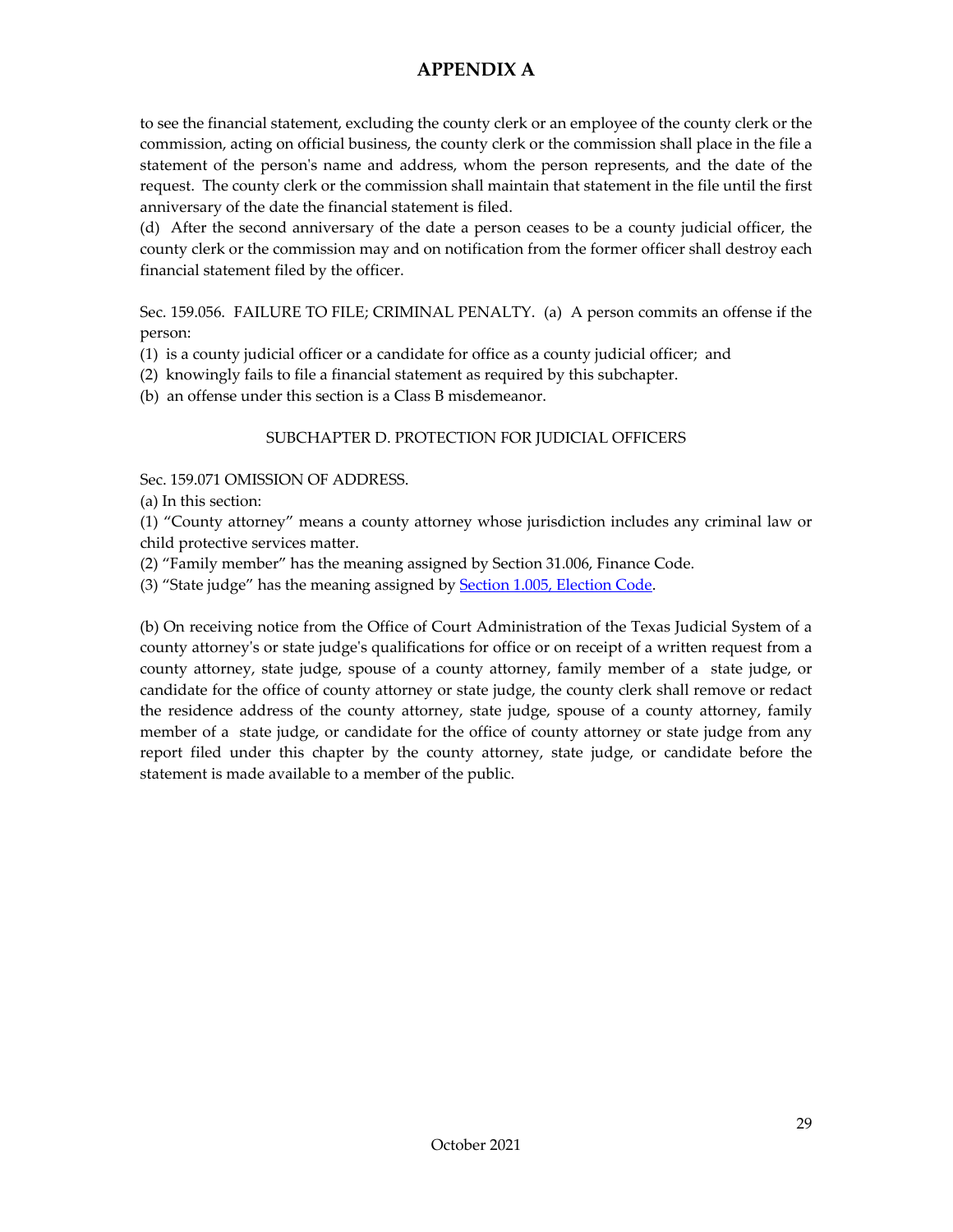#### **APPENDIX B**

<span id="page-32-0"></span>

| County           | Population |
|------------------|------------|
| Bell             | 370,647    |
| Bexar            | 2,009,324  |
| <b>Brazoria</b>  | 372,031    |
| <b>Brazos</b>    | 233,849    |
| Cameron          | 421,017    |
| Collin           | 1,064,465  |
| Comal            | 161,501    |
| Dallas           | 2,613,539  |
| Denton           | 906,422    |
| Ector            | 165,171    |
| El Paso          | 865,657    |
| Ellis            | 192,455    |
| Fort Bend        | 822,779    |
| Galveston        | 350,682    |
| Grayson          | 135,543    |
| Gregg            | 124,239    |
| Guadalupe        | 172,706    |
| Harris           | 4,731,145  |
| Hays             | 241,067    |
| Hidalgo          | 870,781    |
| <b>Jefferson</b> | 256,526    |
| Johnson          | 179,927    |
| Kaufman          | 145,310    |
| Lubbock          | 310,639    |
| McLennan         | 260,579    |
| Midland          | 169,983    |
| Montgomery       | 620,443    |
| <b>Nueces</b>    | 353,178    |
| Parker           | 148,222    |
| Potter           | 118,525    |
| Randall          | 140,753    |
| Rockwall         | 107,819    |
| Smith            | 233,479    |
| Tarrant          | 2,110,640  |
| Taylor           | 143,208    |
| Tom Green        | 120,003    |
| Travis           | 1,290,188  |
| Webb             | 267,114    |
| Wichita          | 129,350    |

<span id="page-32-1"></span><sup>91</sup> Based on the 2020 Census Population Data